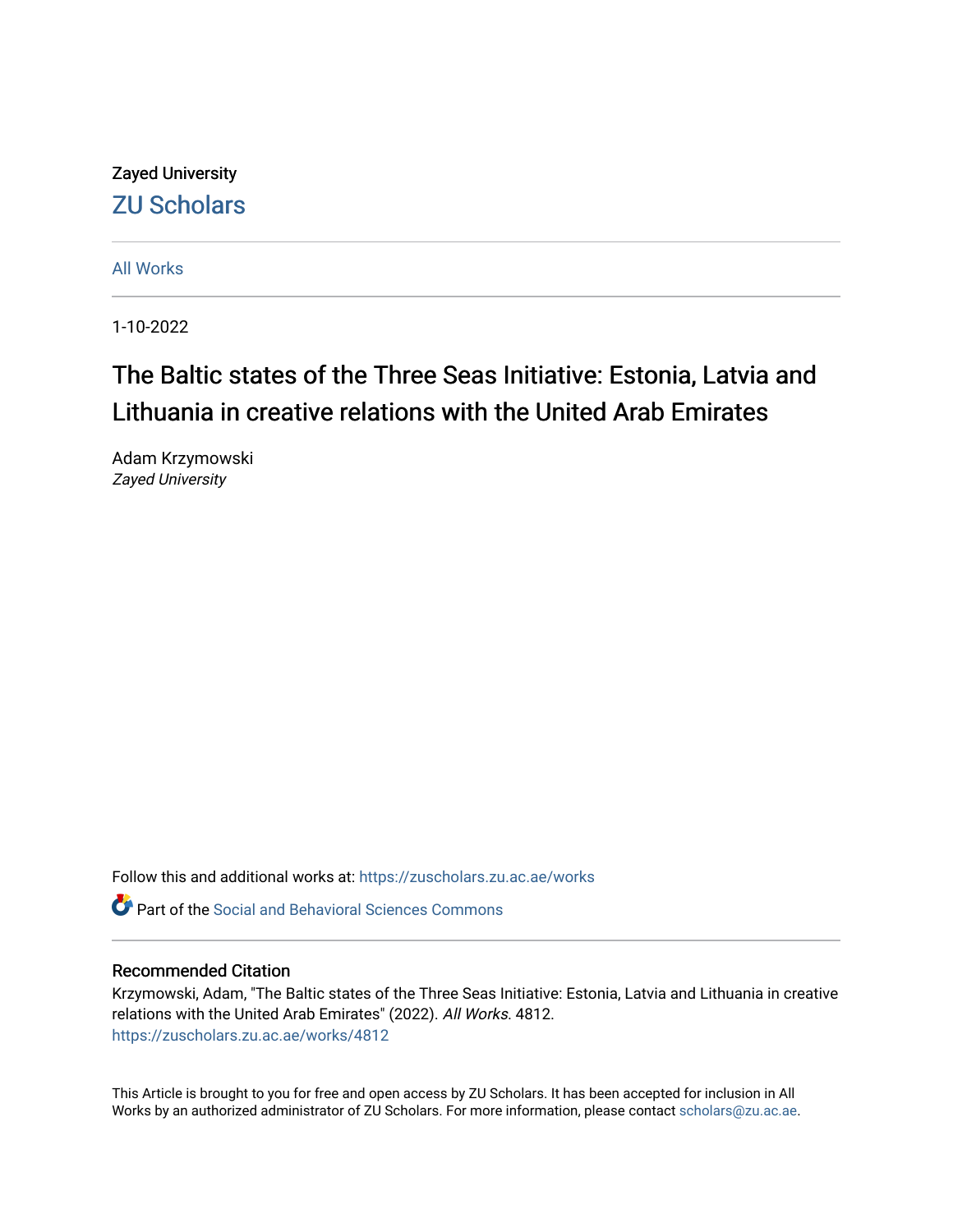

# **THE BALTIC STATES OF THE THREE SEAS INITIATIVE: ESTONIA, LATVIA AND LITHUANIA IN CREATIVE RELATIONS WITH THE UNITED ARAB EMIRATES**

# Adam KRZYMOWSKI<sup>D\*</sup>

*Department of International Studies, College of Humanities and Social Sciences, Zayed University, P. O. Box 144534, Abu Dhabi, United Arab Emirates*

Received 6 November 2020; accepted 30 June 2021

**Abstract.** The presented manuscript deals with three Baltic states (Estonia, Latvia, and Lithuania) that are part of the Three Seas Initiative in the context of cooperation with the United Arab Emirates. The research's goal is analysis the larger dimension of Three Seas Initiative and its creative role and importance in the international arena, including the Middle East. In this sense, this paper asks a research question of whether the relations between Estonia, Latvia, Lithuania, and the United Arab Emirates have the potential for deeper and broader creative dynamics of their cooperation. The presented article is the first research work of this type. Thus, it fills a gap in the literature and analyses concerning relations between the Baltic states and the United Arab Emirates. This work is primarily base on empirical research conducted for ten years. In addition, the author used his own creative experience, including as an Ambassador to the United Arab Emirates (2011–2015) or Senior advisor at *Expo 2020* (2016–2018), responsible for strategies and creative development of relations the United Arab Emirates with all the Three Seas Initiative countries, including Baltic states. As a result of the research, the author argues that Estonia, Latvia, and Lithuania, as a part of the Three Seas Initiative, should make this concept more creative in its external dimension, with the United Arab Emirates. *Expo 2020* (1 October, 2021–31 March, 2022) provides an opportunity for creative diplomacy. This event is an occasion to demonstrate joint projects, also in global aspects.

**Keywords:** Baltic states, creative diplomacy, Estonia, Latvia, Lithuania, Three Seas Initiative, United Arab Emirates.

# **Introduction**

Cooperation between Estonia, Latvia, and Lithuania has special meaning. Even before the declaration of independence of states (from the Soviet Union), on 12 May, 1990, in Tallinn, Estonia, these countries signed the Declaration on Unity and Cooperation by the Republic of Estonia, Republic of Latvia and Republic of Lithuania, constituting institutionalized relations. On 8 November, 1991, partners established the Baltic Assembly as a platform for interparliamentary cooperation. Its statute entered into force on 31 October, 1993. Prime ministers on

\*Corresponding author. E-mail: *ak7@vp.pl*

Copyright © 2022 The Author(s). Published by Vilnius Gediminas Technical University

This is an Open Access article distributed under the terms of the Creative Commons Attribution License (http://creativecommons. org/licenses/by/4.0/), which permits unrestricted use, distribution, and reproduction in any medium, provided the original author and source are credited.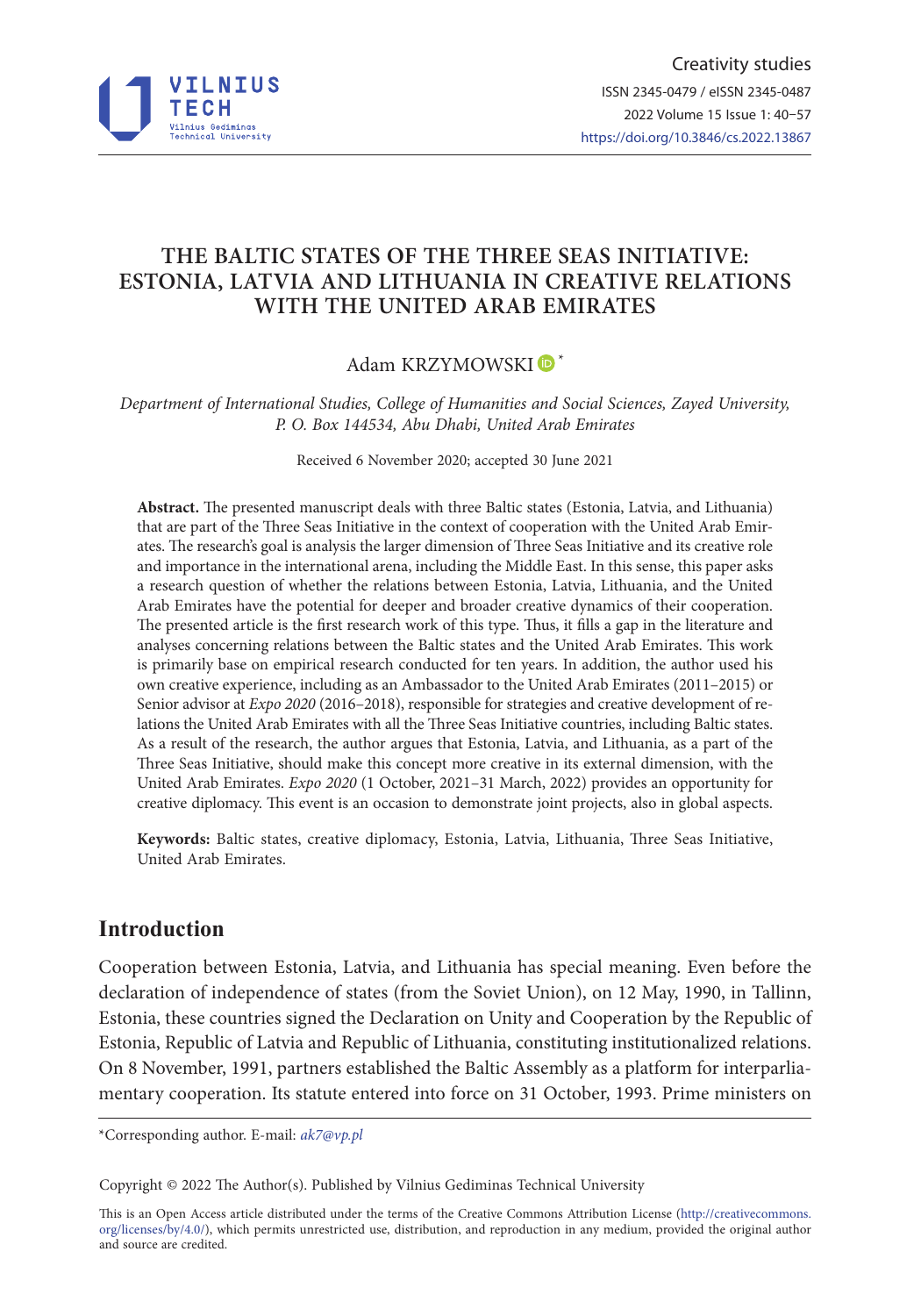13 June, 1994, in Tallinn, signed the Agreement on Baltic Parliamentary and Governmental Cooperation between the Republic of Estonia, the Republic of Latvia and the Republic of Lithuania. As a result, they set up the Baltic Council of Ministers. The newly established framework for cooperation facilitated mutually support each other in the new geostrategic situation, especially in the integration with North Atlantic Treaty Organization (NATO) and the European Union (EU). In 2004 strategic goals have been achieved. Leaders have started searching for new goals related to the role and importance of the Baltic states. Therefore, on 3 June, 2010, in Lithuania, prime ministers adopted the Vilnius Declaration titled *A Vision of the Baltic Sea Region by 2020*. In the period 2020–2021, Lithuania holds the Presidency at the Council of the Baltic Sea States. Its priority goal is sustainable development. In addition, discussions began on the Vilnius Declaration *A Vision of the Baltic Sea Region until 2030*. In the current globalized international relations, it is necessary to go beyond established patterns and be creatively active.

Given the new dynamics of international relations, including in the European integration processes, the global security architecture, the Three Seas Initiative (3SI) launched in 2015 is of particular importance. Twelve participant countries by joint creative activities have a chance to influence the EU projects. Additionally, due to its location, amidst the three seas (Baltic Sea, Black Sea, Adriatic Sea), they have an opportunity to co-shape the international environment, including the Middle East and North Africa (MENA). Therefore, relations with the United Arab Emirates (UAE), the most active Gulf Cooperation Council (GCC) state, take on a strategic dimension.

The research problem is the dynamics of the three Baltic states' (Estonia, Latvia, Lithuania) creative relationship with the UAE. Therefore, the research goal is to present the consequence of these activities and their effects on the innovation potential. Estonia and the UAE have an opportunity to develop information technology (IT) and artificial intelligence (AI). Latvia can provide agriculture, pharmacology projects for the UAE. While Lithuania can have specialised cooperation in the field of laser technology and solar panels. Moreover, the presented manuscript aims to find an answer to the research question of whether the relations of the three countries of the Baltic region with the UAE have the potential for deeper and broader dynamics of their creative development with the impact on the implementation of the 3SI and the Middle East. For this purpose, this research study primarily used empirical research conducted by the author for ten years. Additionally, in this period, the author creatively participated in many projects, initiatives related to the UAE and the 3SI countries. The researcher conducted creative diplomacy as an Ambassador, Senior advisor at *Expo 2020*. This paper is the first publication analysing the Baltic states and the UAE.

In the presented research, the author is trying to defend a statement that these countries by initiating a few years ago creative cooperation with the UAE have a great occasion to become more significant actors in the international arena. However, one of the conditions for achieving this goal is to increase the attractiveness of its potential by being creatively connected with 3SI projects. The research paper analyses the creative diplomatic activities, first, at the level of Heads of states, Ministers, experts, Parliament members. The importance of research on creativity is emphasized by Rothenberg and Hausman (1976, p. 5). They claim that creativity is key to development and even to survive in the face of new challenges, in which old patterns of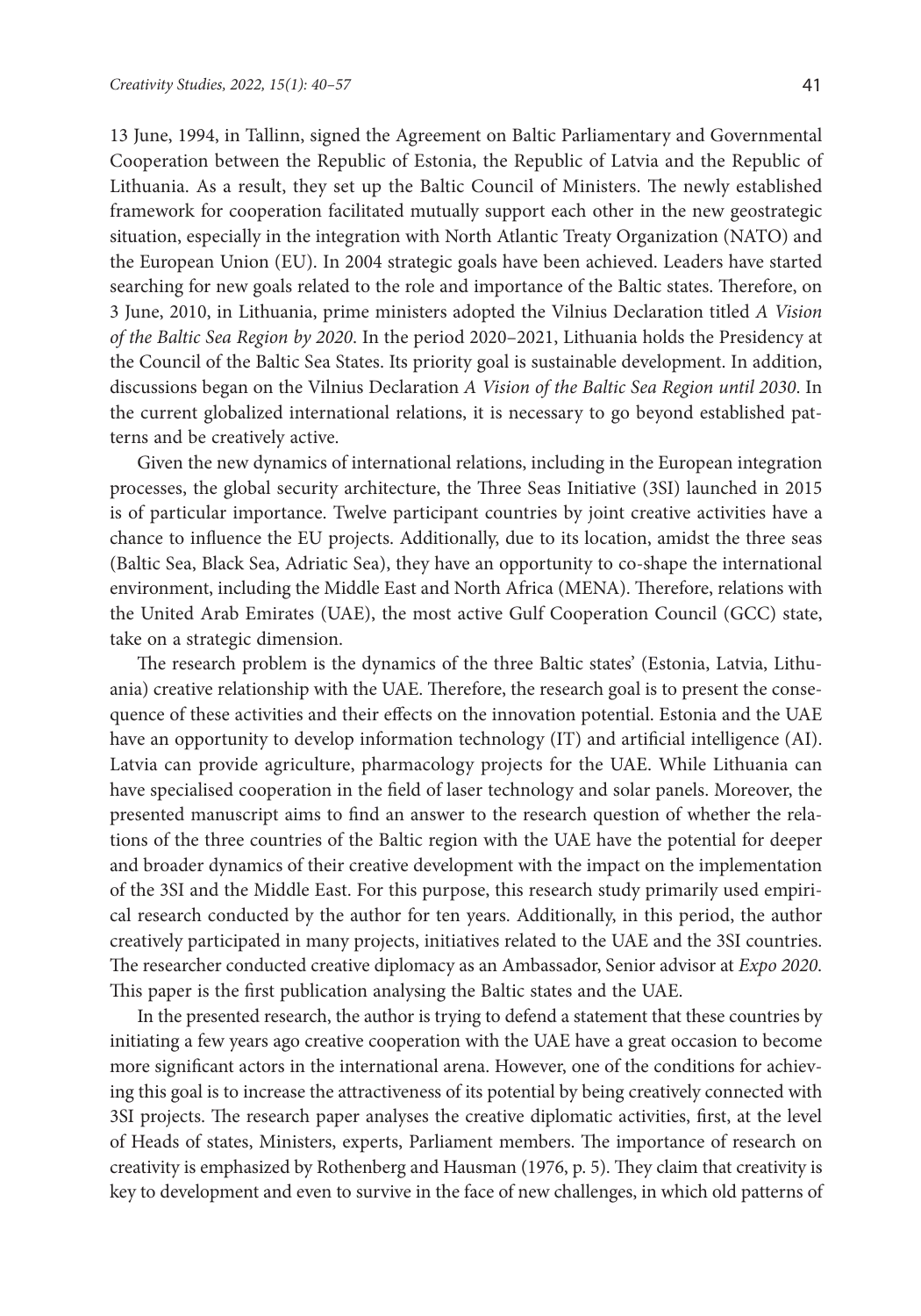understanding and acting are insufficient or inadequate. According to Jung (2014, pp. 61–62), the concept of creativity refers to potential, opening new perspectives, and creating new opportunities. Moreover, the implementation of creative concepts leads to innovation. Therefore, creativity can be measured based on the implemented ideas, strategies, or plans. Many actors in international relations adopt creative strategies. The EU (Council of the European Union, 2019) develops concepts for the creative dimension of the international relations of the EU and its member states by strengthening cross-sectoral cooperation between and within the EU's institutions and the member states. The author of the presented article defines the relationship between the UAE and Estonia, Latvia, Lithuania as creative since 2015. Their fundamental determinant is the proactive nature of the relationship between them, rather than being reactive. Consequently, the researcher measured the creativity of these states of foreign policies through examining the government visits, initiatives, and projects.

#### **1. Literature review**

This manuscript resulted from the author's experience and conducting scientific analysis in the presented area. Some of the papers are important for an answer to the research question of this article. In the manuscript "The European Union and the United Arab Emirates as Civilian and Soft Powers Engaged in Sustainable Development Goals" (Krzymowski, 2020c), the researcher demonstrates the UAE's significance for the EU. The author analyses increasing dynamics of relations to boost both actors' influence on a global arena. In the research paper titled "Sustainable Development Goals in Arab Region – United Arab Emirates' Case Study" (Krzymowski, 2020b), the researcher shows the UAE's creative strategies, and policies to achieve an innovative economy. Analysing the UAE, the National Innovation Strategy, the Green Economy initiative, the Energy 2050 Strategy, the paper indicates an opportunity for creative relations with this country. Moreover, in the article "*Expo 2020* Dubai on the Journey to Achieve the United Arab Emirates' Soft Superpower" (Krzymowski, 2020a), the author presents the World fair, *Expo 2020* as a creative instrument of the UAE Soft Power Strategy (SPS). It is a chance to develop creative international relations. In another manuscript titled "The Significance of the Black Sea Countries of the Three Seas Initiative Relations with the United Arab Emirates" (Krzymowski, 2020e), the researcher focuses on the UAE and Central and Eastern Europe cooperation, especially with Bulgaria and Romania. However, the author indicates that it essential for the 3SI, including for the Baltic states. Therefore, in the article "The Importance of Ukraine's Political and Economic Relationship with the United Arab Emirates for the Lublin Triangle" (Krzymowski, 2020d), consequently, the researcher presents projects, and opportunities for creative cooperation between the UAE and Lithuania, Poland, Ukraine. The author argues that the UAE could become a creative partner for the new, innovative concept of the Lublin Triangle.

Regarding Estonia's foreign and security policy, Raik (2020) in a study titled *Estonia in the UN Security Council: The Importance and Limits of European Cooperation* emphasizes that Estonia's strategic interest is an engagement to develop durable transatlantic relations. Moreover, the author underlines that the EU has to become more effective in resolving international conflicts, especially in its neighbourhood. On the other hand, Maigre (2015) in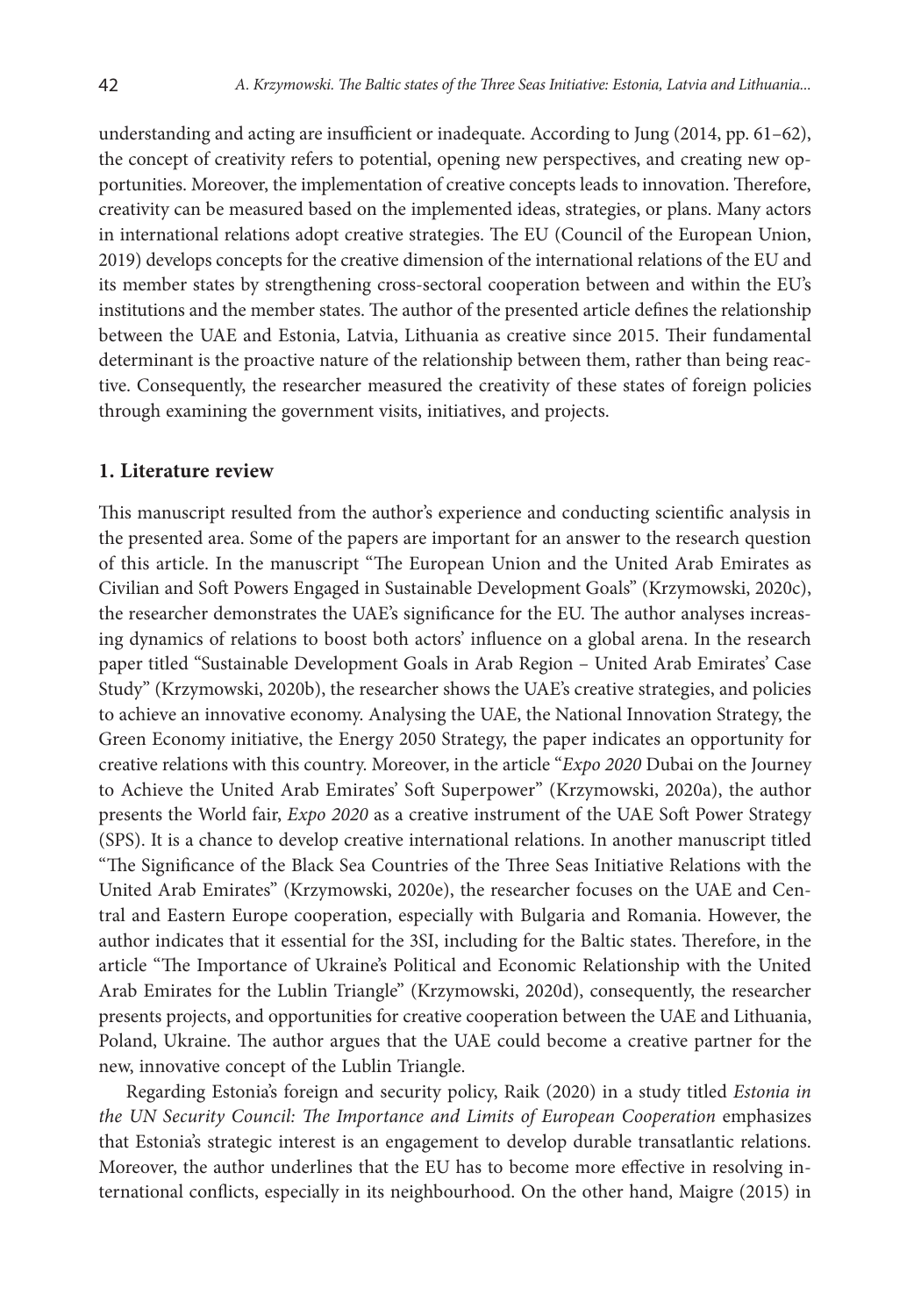"Estonia: In Pursuit of a Value-Based Foreign Policy" notes that although NATO is fundamental to Estonia's foreign and defence policy, this country is concerned about the security of the Baltic region. The researcher also shows the significance of the conflict between Russia and Ukraine for the Euro-Atlantic security structures.

Analysing Latvia's foreign and security policy, one should note the Milevski's (2020) publication titled "Latvia's New State Defense Concept". The author presents the latest concept of state defence, adopted in June, 2020. The document demonstrates a geopolitical assessment. It highlights increasing challenges facing the global security architecture due to the acceleration of complex diplomacy and economic relations. Rostoks (2020) in the analysis titled "Global Processes and Latvian Foreign Policy in 2019", emphasizes that Latvia has limited possibilities of influencing international relations in the Middle East. However, they have an impact on Latvia. Therefore, the country should be active in this region and pursue its interests. On the other hand, Broka (2021) draws attention to the normalization of relations, and cooperation in the field of security and economic projects between Israel and the UAE, which initiated a new regional order. The author emphasizes that 2020 was the most dynamic period in the history of relations between Latvia and the Arabian Gulf. Due to the World's fair in Dubai, UAE, 2021 will be a time of growing Latvia's engagement with this region, especially the UAE.

Regarding Lithuania, Nekrašas (2011) in the publication "Reflections on Lithuanian Foreign Policy" describe and assess this country's external relations. The author emphasizes Vilnius', Lithuania strategic choice of integration with Euro-Atlantic structures. Paulauskas (2004) in the article "Lithuania's New Foreign Policy" presents the new geopolitical situation Lithuania has found itself in after it acceded to the EU and NATO. The author shows Vilnius' greater responsibility as a member of key organizations for the transatlantic community. In this context, he also examines the activity of Lithuania in the Middle East. Hyndle-Hussein (2020) in the publication "Litwa: profil rządu Ingridy Šimonytė" analyses the new program of Government of Lithuania. The author emphasizes that Vilnius will pursue a more dynamic foreign and security policy at the arena global of international relations. Lithuania intends to be active in the EU's actions towards the MENA. Jakniūnaitė (2018), in the article "No Good End in Sight: The Crumbling Iran Nuclear Deal", argues that Lithuania's foreign and security policy faces new challenges. It results from the tensions in the transatlantic relations, in recent years, and the instability in the Middle East. On the other hand, Lingevicius (2020) in the research "Identity Discourse within a Geopolitical Crisis: The Case of Lithuania" points out that the annexation of the Crimean Peninsula in 2014 has impacted on starting a new stage of the creative search for new directions in Lithuania's foreign and security policy.

Analysing the literature on Estonia's, Latvia's, and Lithuania's foreign policies, it should be noted that there are no studies on the relations of these countries with the UAE. Therefore, this research fills this gap. The presented article can be a valuable analysis for international relations researchers and practitioners, including diplomats.

### **2. Theoretical framework and research methodology**

This research work applied foreign policy analysis (FPA) as an appropriate analytical tool to study the creative cooperation between the UAE and three Baltic states belonging to the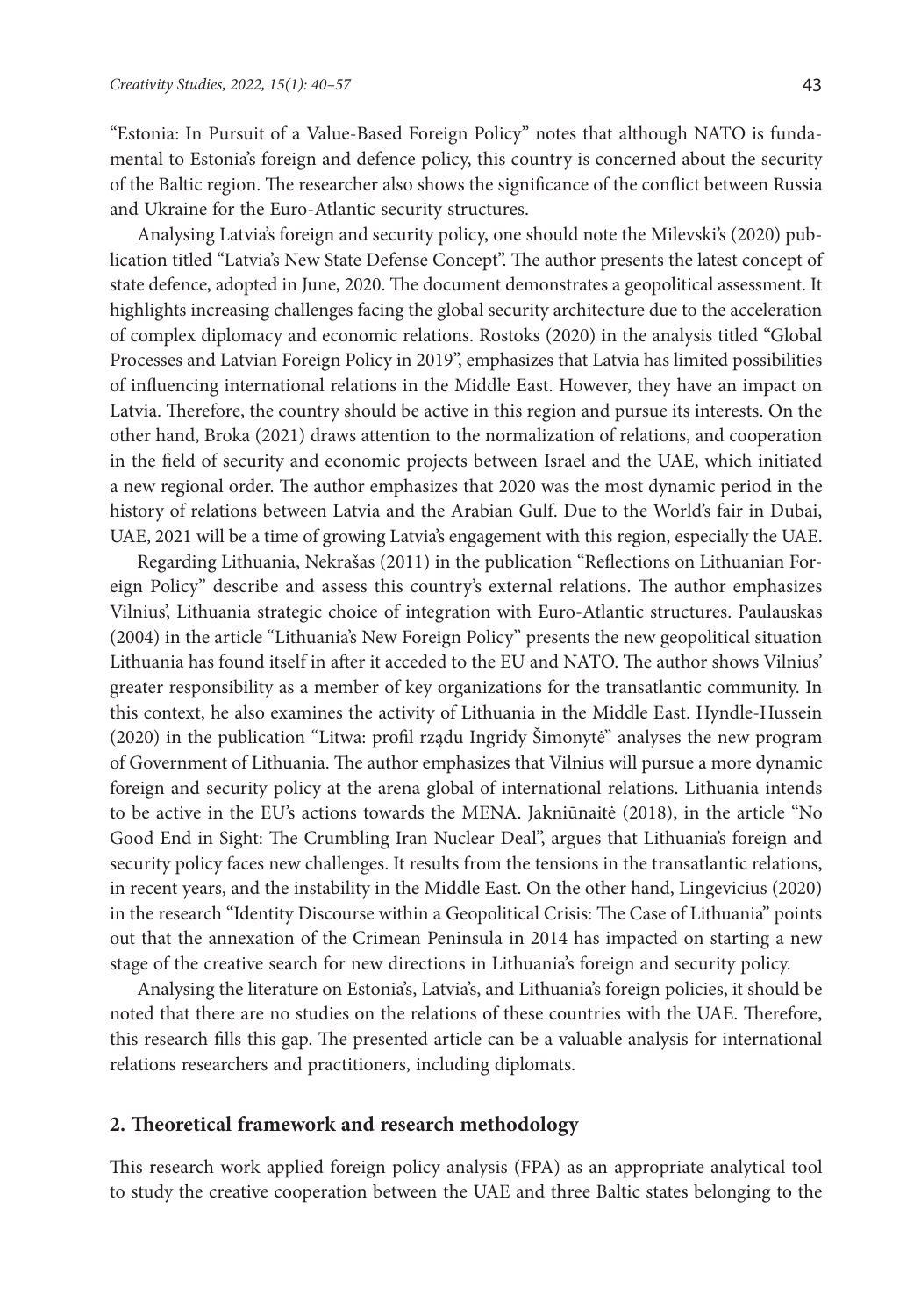3SI. As emphasized by Gerner (1995, p. 17) or Smith et al. (2016, p. 4), a foreign policy still is based on the sciences of international relations. Gerner (1991, p. 125) notes that many researchers identify FPA, referring not only to general knowledge but also to historical and normative studies. Introductions to the FPA are provided, among others, by Breuning (2007), Hudson (2007), and Smith (1983). Research conducted by Snyder et al. (1962) is key to the development of FPA. In the United States (US), customary referring to foreign policy theories relating to factors at the domestic level as "foreign policy analysis" (Hudson, 2007, p. 17). However, Gerner (1991, p. 123) argues that the foreign policy analysis should focus on the domestic level constituents and the international one. Smith (1986, p. 17) emphasized that a comprehensive foreign policy theory can be created only by combining factors from the national and international areas. Such a combination of the two levels of foreign policy analysis was presented by, among others, Hudson (2007) and Putnam (1988). Moreover, as Neack et al. (1995) emphasize, to understand and explain the processes of foreign policy and the behaviour of its participants in the international system, it is necessary to combine a variety of measures and actions. Gerner (1995) emphasizes that actors' intentions, statements, activities, and the reactions to them by other players, there are crucial for FPA. Therefore, when analysing foreign policy, should be examined both the international environment and internal conditions. FPA is at the intersection of theoretical knowledge about external affairs with the practice of international political life. It aims to organize the information that allows a choice of the most significant elements and learning about the correlations between them.

When analysing research on international relations, counting FPA, it should be noted that the creativity issue is still rarely present in them. An orderly understanding of it is still lacking. However, as Kodabux (2019) points out, international relations researchers, including FPA supporters, should increasingly recognize the need for creativity. It is a condition for this science to continue to develop. At the same time, more and more players in the international arena are implementing creative strategies and operational activities. The reason is the interconnected world and the enormous dynamics of events occurring in it. It often requires non-standard, creative plans and actions. An interesting example of creativity in foreign policy is provided by the so-called Kevin Rudd factor. As the head of Government, he conceptualized and presented his foreign policy paradigm as "middle-level creative diplomacy". Creativity was about wanting to restore energy and redefine foreign policy into a proactive global commitment. In just a few months, Rudd showed tremendous dynamics in foreign visits to give credibility to a new, creative foreign policy. The condition for its success was new global challenges recognition with the proactivity (Baba & Kaya, 2014). One should agree with Kodabux (2019) that creativity provides fresh, new horizons. It delivers an opportunity to discover possibilities and realities that have not been considered before. Thus, creativity opens a better potential for generating expanded knowledge as it shows a broader picture of the various possibilities. Creativity relates primarily to the leadership of middle powers that exert an influence on other participants in international relations by the force of ideas (Evans & Grant, 1991, p. 325). However, one should also agree with Katzenstein (1985) that small states, being more flexible, have broader potential to be more creative in foreign policy.

The applied theory helps to understand the selected research area and the phenomena taking place in it. Moreover, it facilitates finding an answer to the research question. However,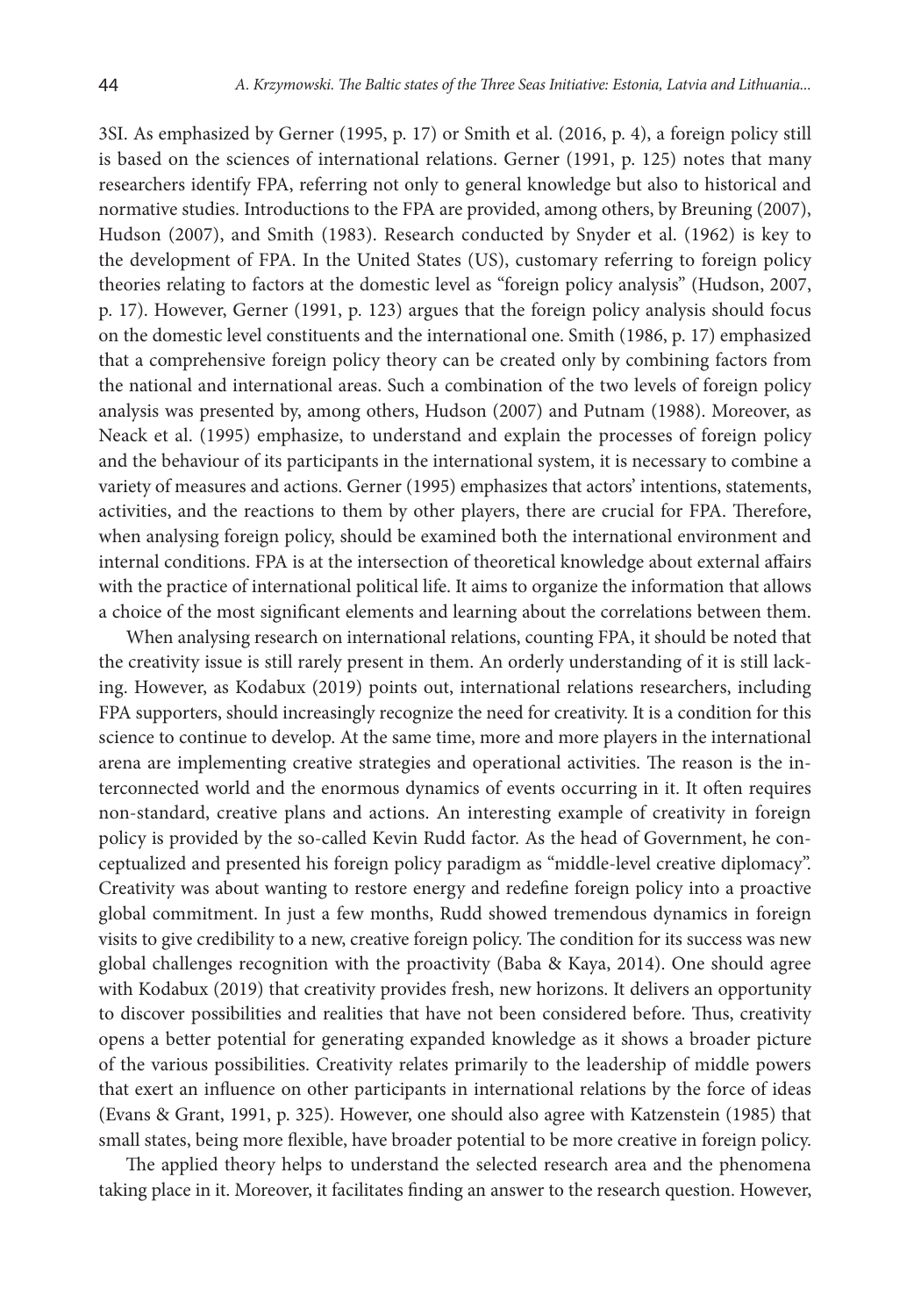the adopted theory is based on some axiomatic assumptions. Therefore, the FPA and its theoretical arguments were tested in the presented research using the case study method. Each of the three countries separately, Estonia, Latvia, and Lithuania were analysed in relation to the UAE. The author collected research material, information primarily from governmental institutions of the examined countries. Then, these documents became the subject of analysis, critical evaluation, and comparison. The main reason for conducting this research with this type of information source is the lack of studies on relations between the Baltic states and the UAE in the subject literature. In addition, the author of the presented article had the opportunity to verify the information through personal participation and the possibility of direct observation of the processes taking place in the creative development of the UAE's relations with Estonia, Latvia, Lithuania. Therefore, the adopted research methods in conjunction with the author's experience and direct participation in the analysed phenomena, contribute to the development of science and the discussed research area.

FPA has a sub-domain that includes different questions and analysis levels and an appropriately diverse set of methodological approaches. The author of the article, placing particular emphasis on case study methodologies, applied qualitative analysis. To make the case studies relevant to the development of the existing knowledge, the researcher used methods to obtain original qualitative data. These are archival research, content analysis, interviews, and focus groups (Potter, 2017). However, when using content analysis, the author also used the methodology of interpretative. Defining criteria in recognizing a given reality is a fundamental methodological element. Therefore, the author has adopted several analysis criteria. One of them is the subjective criterion. The research investigates three Baltic states and one Middle East state. The second criteria are objective. It includes analyses of political, economic, and military relations. Another criterion is the time perspective. The author presents the historical background of establishing diplomatic relations between the studied countries. However, a detailed analysis of the last few years shows the potential for the dynamic development of creative relationships.

#### **3. National strategies and expectations**

On 1 January, 2020, Estonia became a non-permanent member of the United Nations Security Council (UNSC). In the first months, the Israeli–Palestinian Peace Process was one of the priorities (Raik, 2020, p. 2). At the beginning of the new Estonian role in the United Nations, many countries, also the High Representative of the EU for Foreign Affairs and Security Policy Josep Borrell criticized the initiative presented by the US to resolve the Israeli–Palestinian conflict. Despite this situation, Estonia supported the American proposal (Raik, 2020, p. 6). In 2020, for the first time, was presented a comprehensive strategy for Estonia's foreign policy until 2030. This country's foundation of foreign and security policy is its activity in the EU and NATO. However, the Government's priority is also to increase Estonia's global activity, implementing creative diplomacy. They want to realize this plan by including involvement in new international initiatives, supporting multilateral diplomacy. Tallinn identifies the fulfilment of the Sustainable Development Goals as a strategic goal. Also, this country supports a new US peace initiative in the Middle East. Estonia's main point of foreign policy in 2020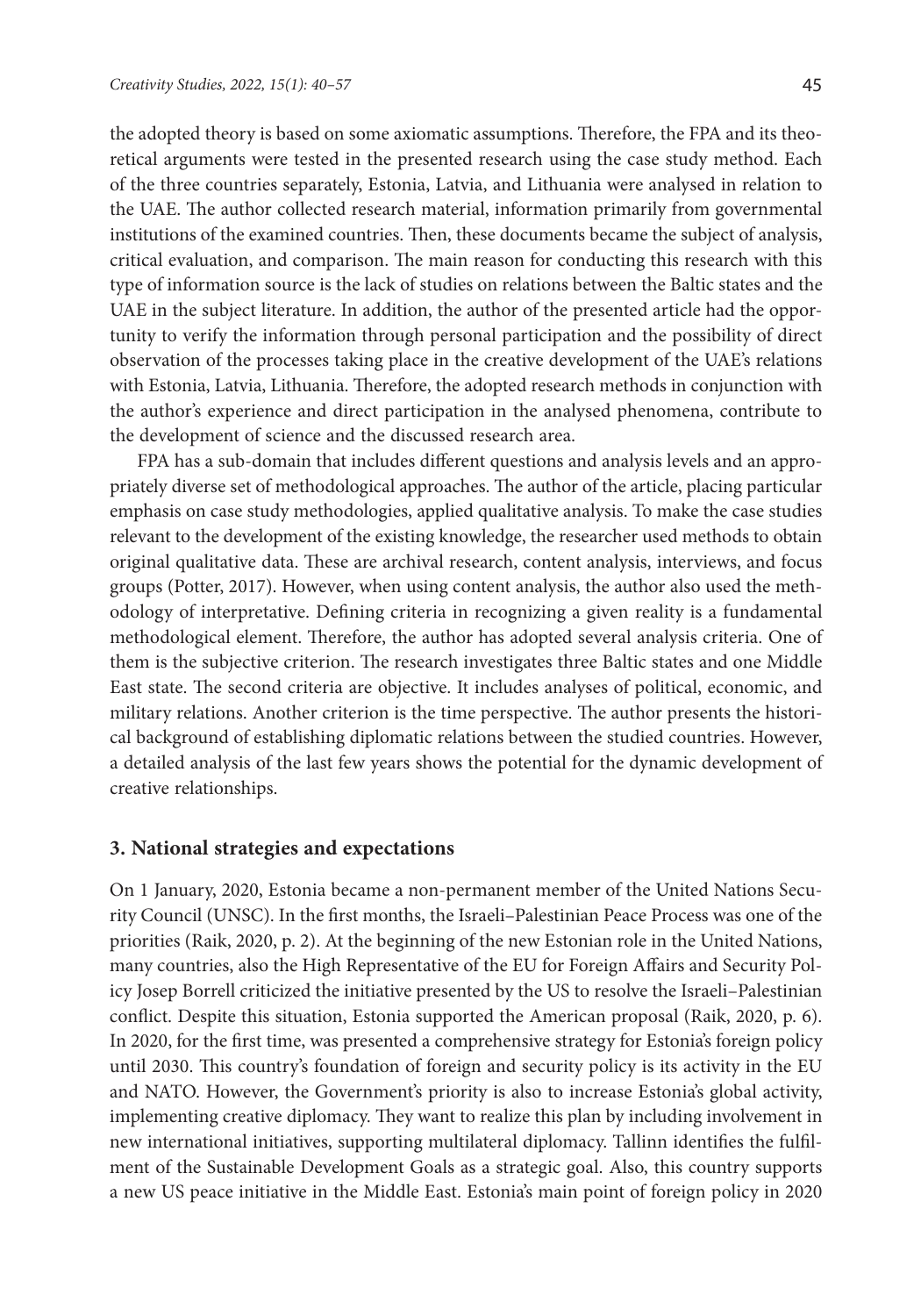was the summit of the 3SI organized in June in Tallinn. Moreover, they have wanted to accelerate the implementation of the 3SI creative projects. The Government of Estonia (GE) is determined to develop the 3SI (The Baltic Course: International Magazine for Decision Makers, 2020). To this end, the foreign policy strategy emphasizes the need to attract investors from outside the region. Therefore, the Government has decided to strengthen the presence of economic diplomacy in Abu Dhabi, UAE (Republic of Estonia, Ministry of Foreign Affairs, 2020). Diplomatic relations between Estonia and the UAE concluded in March, 2006. However, still there is no UEA diplomatic mission in Estonia. The UAE Ambassador residing in Stockholm, Sweden has additional accreditation in Estonia. In contrast, Estonia in June, 2019 established an Embassy in Abu Dhabi.

At the beginning of June, 2020, Latvia presented to the public a new State Defence Concept. This document defines the strategic goals and instruments of security and defence policy for the coming four years. The strategy identifies changes in the global security architecture. However, it focuses primarily on the immediate international environment and the increase security challenge for the Baltic region. To this end, a boosted number of military exercises is to take place. Regardless of its armed forces, as the foundation of the state's defence, Latvia wants to develop allied cooperation within NATO and the EU. However, the US will remain a key security and defence partner. Therefore, it was decided to expand and raise the standard of the existing critical infrastructure for the effective support and presence of US troops and other allies, including Poland. Latvia's declaration on opening for cooperation in the field of security and defence with countries outside the NATO is also worth noting (Milevski, 2020). The Baltic states should be creative in their perception of 3SI and not just limit themselves to Europe or the US. In this context, the UAE, as a partner outside the North Atlantic alliance, and at the same time with close, also institutional relations with NATO, appears as an interesting creative ally, especially in ensuring the US' strategic balance between Central and Eastern Europe and the Middle East (Milevski, 2020). Riga, Latvia is in favour of a peaceful settlement of conflicts in the Middle East. From the point of view of Latvia's security interests, the priority issue is to develop the American military presence in the Baltic region (Rostoks, 2020, p. 41). Just four weeks after signing on 15 September, 2020 UAE – Israel normalization agreement (Abraham Accords), on 14 October, 2020, a meeting took place between the political director of the Ministry of Foreign Affairs (Latvia), Jānis Mažeiks, the UAE Ambassador Hanan Khalfan Obaid Ali Al Madhani, and the Ambassador of Israel Orli Gil. The Latvian representative expressed an interest in security and stability in the wider Middle East. In this sense, Latvia showed creative diplomacy, demonstrating interest in trilateral cooperation between Latvia, the UAE, and Israel by implementing joint projects (Ministry of Foreign Affairs, Republic of Latvia, 2020).

As proved by the research carried out by Lingevicius (2020, p. 38), the issue of the country's identity in foreign and security policy is subject to dynamic changes taking place both internally and externally. Therefore, this matter is essential for the analysis of foreign policy, the recognition of new challenges, and their trends. These are crucial for decision-making processes in international relations. When discussing the new Lithuanian foreign policy, one should agree with the statement by Nekrašas (2011) that its foundation should be Western, not Eastern dimension. Moreover, in the current globalized challenges, an effective network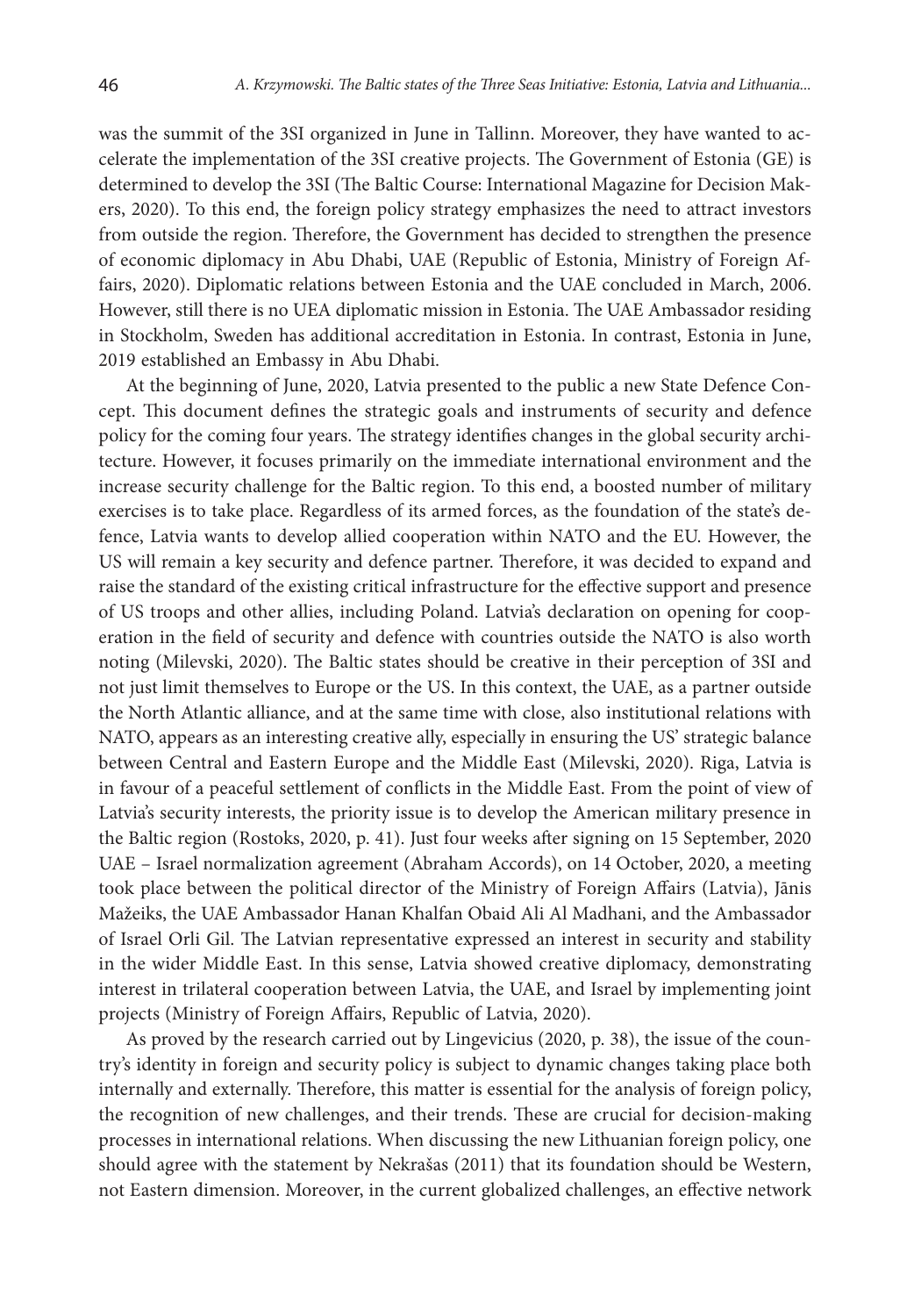of strategic partners should also be built, going beyond the immediate neighbourhood. On 11 December, 2020, the new Government of Lithuania, headed by Ingrida Šimonytė as Prime Minister, and Gabrielius Landsbergis, the Minister of Foreign Affairs, started. On that same day, the Government program was adopted, which does not envisage main changes, *i.e.*, relying on Euro-Atlantic and regional cooperation. The new Minister of Foreign Affairs declared to strengthen the strategic partnership with the Baltic states, including the improvement of relations with Latvia. Lithuania is ready to dynamize its diplomacy in the international arena. Vilnius intends to be more active in the EU Common Foreign and Security Policy (CFSP), including in the MENA area (Hyndle-Hussein, 2020). Moreover, as declared by the Chancellery of the President of the Republic of Lithuania, as part of the economic diplomat, the new fields of specialization in foreign policy will be presented soon. On 15 January, 2021, a meeting of the Foreign Policy Coordination Council (FPCC) chaired by President Gitanas Nausėda took place. Participants confirmed that the Euro-Atlantic direction is still a pillar for Lithuania's foreign policy. Moreover, the FPCC underlined the idea of the dynamization of Vilnius' participation in the Eastern Partnership. During the closed part of the meeting, they raised issues related to significant Lithuania security interests (The President's Communication Group, 2021). Vilnius identifies Poland as the strategic partner, principally, as the future foundation for deepened cooperation between Central and Eastern Europe and the Scandinavian countries. In turn, it would serve the strategic Nordic-Baltic Cooperation in ensuring an increase of the Baltic region's role and significance (Paulauskas, 2004, p. 14). From security interests for Lithuania, the crucial issue remains the strengthening of the alliance with the US, contributing to increased security in the Baltic region. In the first years of Presidency of Donald Trump, Lithuanian foreign policy planners and strategists perceived the US' activity in the Middle East as an increasing challenge (Jakniūnaitė, 2018, p. 47). However, due to the extensive dynamics of international relations, the Baltic states' policy planners should think out of the box, including establishing a creative agenda with the UAE.

In 2017, the UAE adopted the Soft Power Strategy to coordinate the government and private sector efforts to increase the UAE's global impact, including attracting new cooperation partners. This goal is to be implemented primarily by the active, broadly defined public diplomacy of the UAE (Krzymowski, 2020a, p. 4). In recent years, the UAE has initiated a strategy of intensifying relations with Central and Eastern European countries. UAE demonstrates its attractiveness as a country with great logistic possibilities. In this context, it is essential to emphasize the importance of transport and logistics infrastructure for the 3SI. It is a decisive element of the Baltic states' development strategy and the 3SI's success. Also, its implementation will enable the connection of Europe, the Baltic Sea with the MENA, and the GCC countries, including the UAE (Krzymowski, 2020e, p. 101). Estonia, Latvia, and Lithuania activities outside the EU prefer to coordinate within the EU CFSP and European External Action Service (EEAS). In January, 2018, the UAE Ministry of Foreign Affairs and International Cooperation signed an agreement with the EEAS. The purpose of this agreement is to build strategic cooperation, including in areas such as trade, innovation, research, education, transport, environment, health, consumer protection, and multilateral cooperation (Krzymowski, 2020c, p. 52).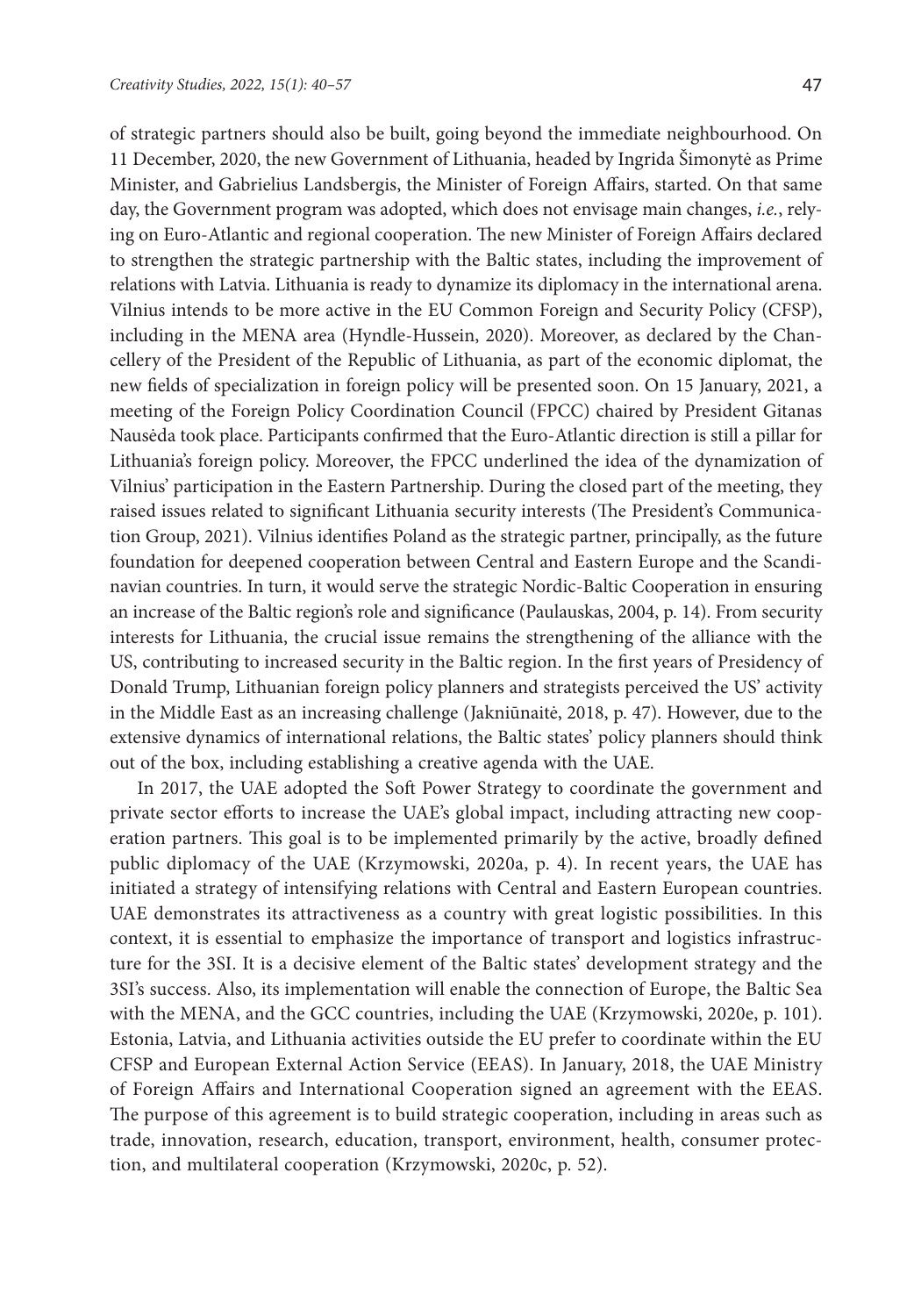## **4. Findings**

## **4.1. Estonia**

Until 2015 two visits took place, only. In June, 2009 UAE Minister of Foreign Affairs and International Cooperation Sheikh Abdullah bin Zayed Al Nahyan came to Estonia. Another visit was of the Estonian counterpart, Urmas Paet, in April, 2011 in the UAE. Relations between countries did not show significant dynamics until 2015. In October, the Prime Minister of Estonia, Taavi Rõivas with a delegation of business representatives visited the UAE. During a conversation with Vice President and Prime Minister of the UAE and Ruler of Dubai, Sheikh Mohammed bin Rashid Al Maktoum both sides agreed to establish close creative strategic cooperation in the field of smart cities as well as IT. Therefore, during the meeting, partners signed the Memorandum of Understanding (MoU) between Dubai Smart Government and the Government of Estonia. The goal of this agreement is the exchange of experiences, information, knowledge, and data in the areas of smart government and smart cities, as well as IT and modern communications. Moreover, both sides agreed to invest in the IT sector for innovation to build a smarter future (*Ave Tampere*: Government Communication Unit, 2015). As a consequence of creative diplomacy, in August, 2016, a governmental delegation from the UAE Telecommunications and Digital Government Regulatory Authority (TDRA) (2016) came to Estonia to establish expert cooperation. In February, 2017, Minister of Defence, Margus Tsahkna, visited the UAE to negotiate for expanding opportunities for cyber defence cooperation (Republic of Estonia, Ministry of Defence, 2017). In May, 2018, UAE Minister of Economy, Sultan bin Saeed Al Mansoori with the Dubai Chamber of Commerce and Industry's (DCCI) delegation came to Estonia. He met with his counterpart Kadri Simson and Prime Minister Jüri Ratas (WAM, Bashir 2018). In December, 2018, Minister of Entrepreneurship and IT, Rene Tammist visited Dubai to talk about *Expo 2020* and prepare creative promotions for Estonian IT companies during this event (Vahtla, 2018). While, in February, 2019, Prime Minister Ratas paid visit in the UAE. During the meeting with the Vice President, Prime Minister of the UAE and Ruler of Dubai, Sheikh Mohammed bin Rashid Al Maktoum, both sides expressed interest in strategic creative cooperation in the field of AI. Additionally, Prime Minister Ratas with the Minister of Entrepreneurship and IT, Tammist opened the Enterprise Estonian representation in Dubai (Government Communication Unit, 2019). In the same year, in September, 2019, the Estonian President Kersti Kaljulaid came to the UAE, with 70 Estonian business representatives. In the era of the digital revolution, the visit's main goal was expanding, and deepening creative cooperation in the IT sector (Salman, 2019). In December, 2019, the Minister of Defence Jüri Luik with the Estonian Defence Industry Association came to the UAE to establish closer cooperation in the field of security (WAM et al., 2019). In February, 2020, the Foreign Affairs Committee of the Parliament of Estonia visited the UAE to strengthen parliamentary relations with the UAE Federal National Council and to implement creative economic diplomacy (Press Releases, Foreign Affairs Committee, 2020).

## **4.2. Latvia**

Latvia established diplomatic relations with the UAE on 18 September, 1995. Until 2012, ties between countries were not characterized by a particular dynamic when in March the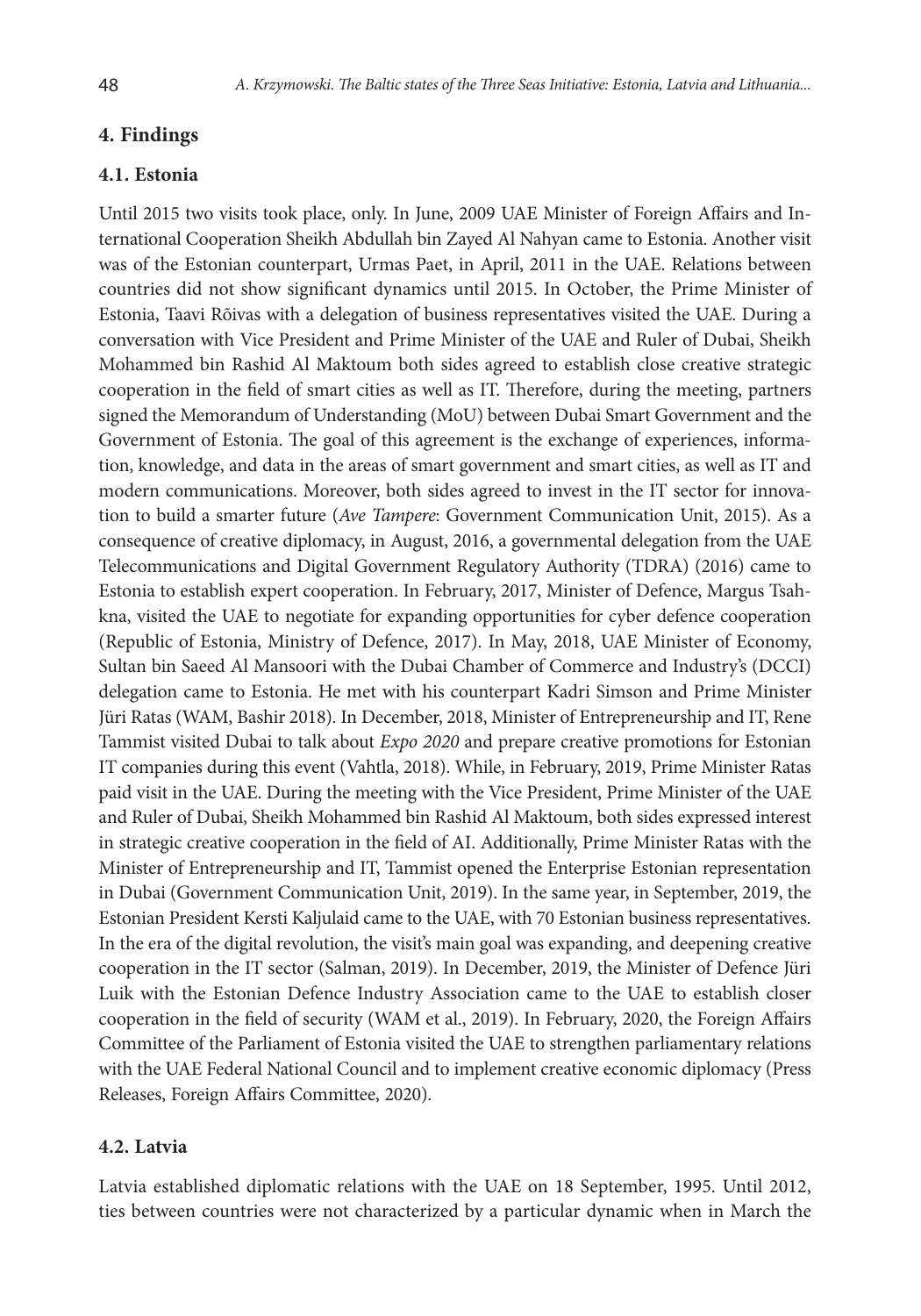Prime Minister of Latvia, Valdis Dombrovskis arrived in the UAE. Then the first closer rapprochement between the two countries took place. In March, 2014, UAE Minister of Foreign Affairs and International Cooperation, Sheikh Abdullah bin Zayed Al Nahyan came to Latvia, where he met with Latvian President Andris Bērziņš, Prime Minister Laimdota Straujuma, and his counterpart Edgars Rinkēvičs. During the talks, partners focused on joint investments, principally, in the sectors of agriculture, pharmacology, civil aviation, and wood industry and determining the next steps to strengthen relationships (Breitbart, 2014). In the same year, Latvia opened the Embassy in the UAE. Since 2015, the next stage of dynamizing creative relations has taken place. In June, Minister of Foreign Affairs Rinkēvičs arrived in the UAE, where he met, among others, with his counterpart, conducting both political dialogue and discussing ways to strengthen economic relations. During the visit, two Latvia–UAE economic forums were held, both in Abu Dhabi and Dubai (Emirates News Agency, 2015a). At that time, the minister opened the representative office of the Investment and Development Agency of Latvia in Dubai. To pursue common economic interests, in May, 2016 the Deputy Prime Minister and Minister of Economics (Latvia) Arvils Ašeradens came to the UAE, where he met, among others, with UAE Minister of Economy, Sultan bin Saeed Al Mansoori. In addition to talks about delivering new dynamism to creative economic relations, both parties signed an Agreement on Economic and Trade Cooperation. Moreover, in the context of *Expo 2020*, Minister Ašeradens met with UAE Minister of State for International Cooperation, Reem Al Hashimy (Emirates News Agency, 2016). Consequently, in October of the same year, the second round of political consultations took place (United Arab Emirates Ministry of Foreign Affairs and International Cooperation, 2016). In February, 2017, President Raimonds Vējonis together with ministers and business representatives arrived in the UAE. He invited UAE partners to establish an economic strategy, primarily in areas such as tourism, trade, innovation (Lsm.lv, 2017). That same year, the UAE opened the Embassy in Latvia. In May, 2018, the UAE Minister of Economy, Sultan bin Saeed Al Mansoori came to Latvia. During the visit, he met Prime Minister, Māris Kučinskis, Minister of Foreign Affairs Rinkēvičs. The Latvian side emphasized that the UAE is the most important economic partner in the Gulf area. Partners discussed creative tools for promoting Latvia during *Expo 2020*. Moreover, both sides agreed that as soon as possible should be the first meeting of the Latvian–UAE Economic Commission (Ministry of Foreign Affairs, Republic of Latvia, 2018). As a consequence of creative activities, less than two weeks later, the DCCI delegation came to Latvia, which met with the President and Prime Minister. Hamad Buamim, President of the DCCI, said that there are five creative areas in which Latvia could achieve significant success in cooperation with the UAE, *i.e.*, agriculture, information and communications technology (ICT), logistics, tourism, and healthcare (Dubai Chamber, 2018).

#### **4.3. Lithuania**

On 16 October, 1992, the UAE recognized the independent state of Lithuania *de jure*. On the same day, both states established diplomatic relations. There is no UAE Embassy in Lithuania. The Ambassador of the UAE in Poland is a non-resident Ambassador to Lithuania. Still, there is no Lithuanian Embassy in the UAE. The Ambassador of Lithuania in Egypt is a non-resident Ambassador to the UAE. Until 2012, relations were not characterized by high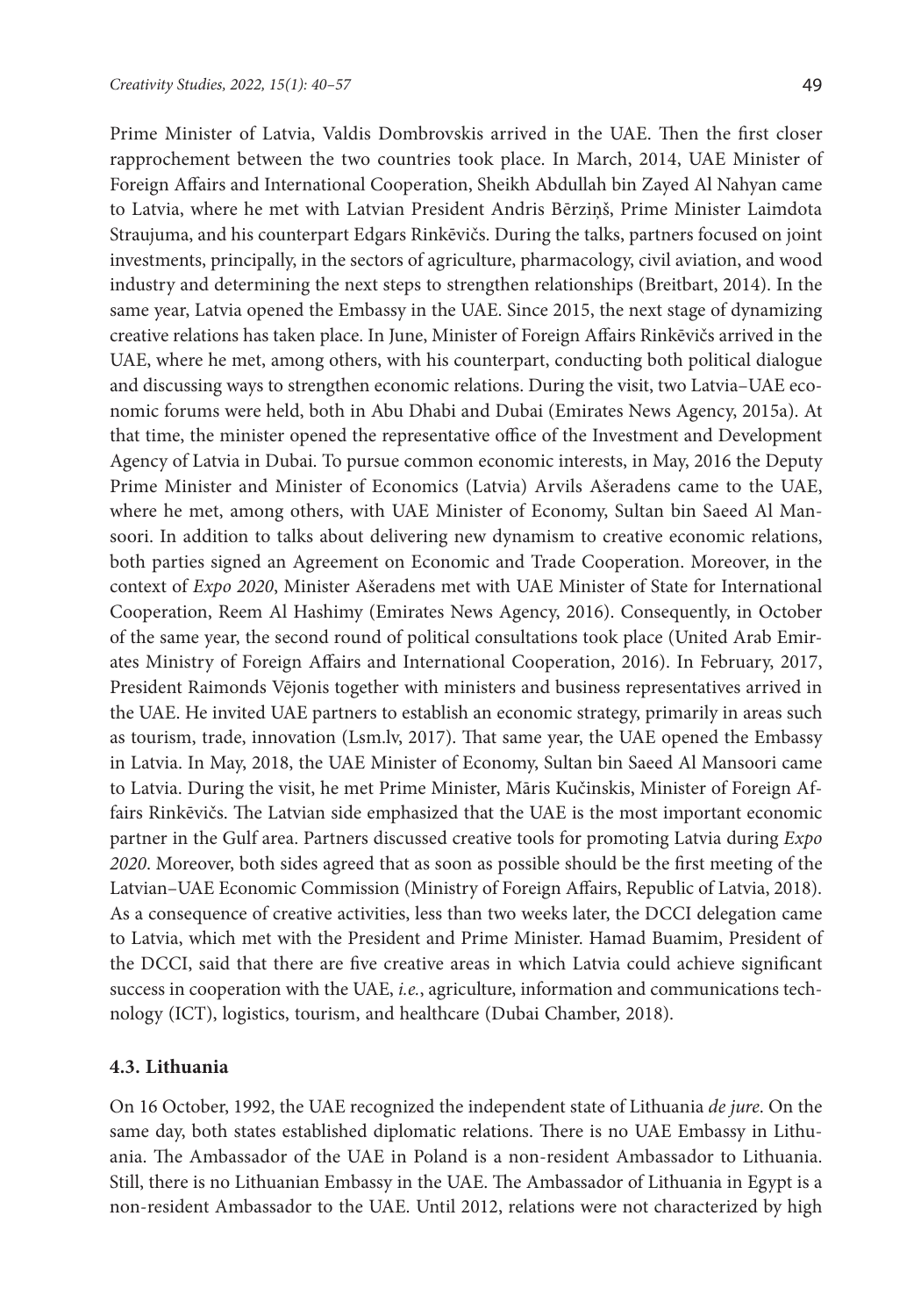dynamics, when in May the Lithuanian Minister of Foreign Affairs, Audronius Ažubalis came to the UAE. During this visit, apart from talks, both sides signed the first Agreement for Air Services. Another impulse in bilateral creative relations was the visit of the UAE Minister of Foreign Affairs and International Cooperation, Sheikh Abdullah bin Zayed Al Nahyan to Lithuania in June, 2014, where he met with his counterpart Linas Antanas Linkevičius as well as President Dalia Grybauskaitė and Prime Minister Algirdas Butkevičius. The discussions were primarily concerned about increasing investment and economic creative cooperation (Emirates News Agency, 2014). The following year, the Lithuanian Minister of Economy, Evaldas Gustas came to the UAE. He met the UAE Minister of Economy, Sultan bin Saeed Al Mansoori. Both sides decided to take quick action to increase the food trade and stimulate investment in this area. Minister Gustas proposed that Lithuania can be a strategic partner in implementing the Emirates food security strategy (Emirates News Agency, 2015b). In July, 2017, another visit by the UAE Minister of Foreign Affairs and International Cooperation, Sheikh Abdullah bin Zayed Al Nahyan took place. During the stay, he met President Grybauskaitė, with his counterpart Minister of Foreign Affairs, Linkevičius, and Minister of the Interior (Lithuania), Eimutis Misiūnas, with whom he signed MoU on recognition of driving licenses (United Arab Emirates Ministry of Foreign Affairs and International Cooperation, 2017). Another significant confirmation and impulse for closer relations was the visit of the President of the Republic of Lithuania Grybauskaitė with ministers and entrepreneurs at the beginning of November, 2017, during which both parties at the highest level recognized the need for dynamic relationship development (WAM et al., 2017). It was an official visit, which opened a new stage of creative relations. During the meetings, both state leaders agreed on deepening cooperation in trade, energy, including renewable, and innovation, lasers. The President of the Republic of Lithuania proposed cooperation within the Laser Technology Centre at the newly established Masdar Institute of Science and Technology in Abu Dhabi. Additionally, the head of state emphasized that her country has a 10% share of this sector's global market. In contrast, solar panels manufactured in Lithuania are one of the most efficient products of this kind. Lithuania recognized broader aspects of international relations with innovative and creative projects as a condition for any success. For the UAE, investment in innovative products, especially in the field of renewable energy, is a strategic priority (Krzymowski, 2020b). Therefore, on 1 November, both sides signed an agreement on economic and technical cooperation. In addition, for the first time in Dubai, a business forum between the two countries took place. During this event, partners additionally emphasized the great potential for trade in agricultural products. Regarding the strategic security area, the leaders underlined the need to deepen cooperation in combating terrorism and extremism. At the same time, both sides highlighted that the UAE and Lithuania cooperate in Iraq and Syria within the US-led Operation *Inherent Resolve*. Also, partners discussed the cooperation of the UAE with NATO and the EU. Lithuania is engaged to o finalized an accepted draft of a free trade agreement between the EU and the GCC. It is also worth noting that both countries support each other in the international arena. For example, Lithuania supported the UAE in winning the right to organize *Expo 2020*. The UAE, on the other hand, supported Lithuania's request to grant the country the status of a non-permanent member of the UNSC. Another example is mutual support in elections to the United Nations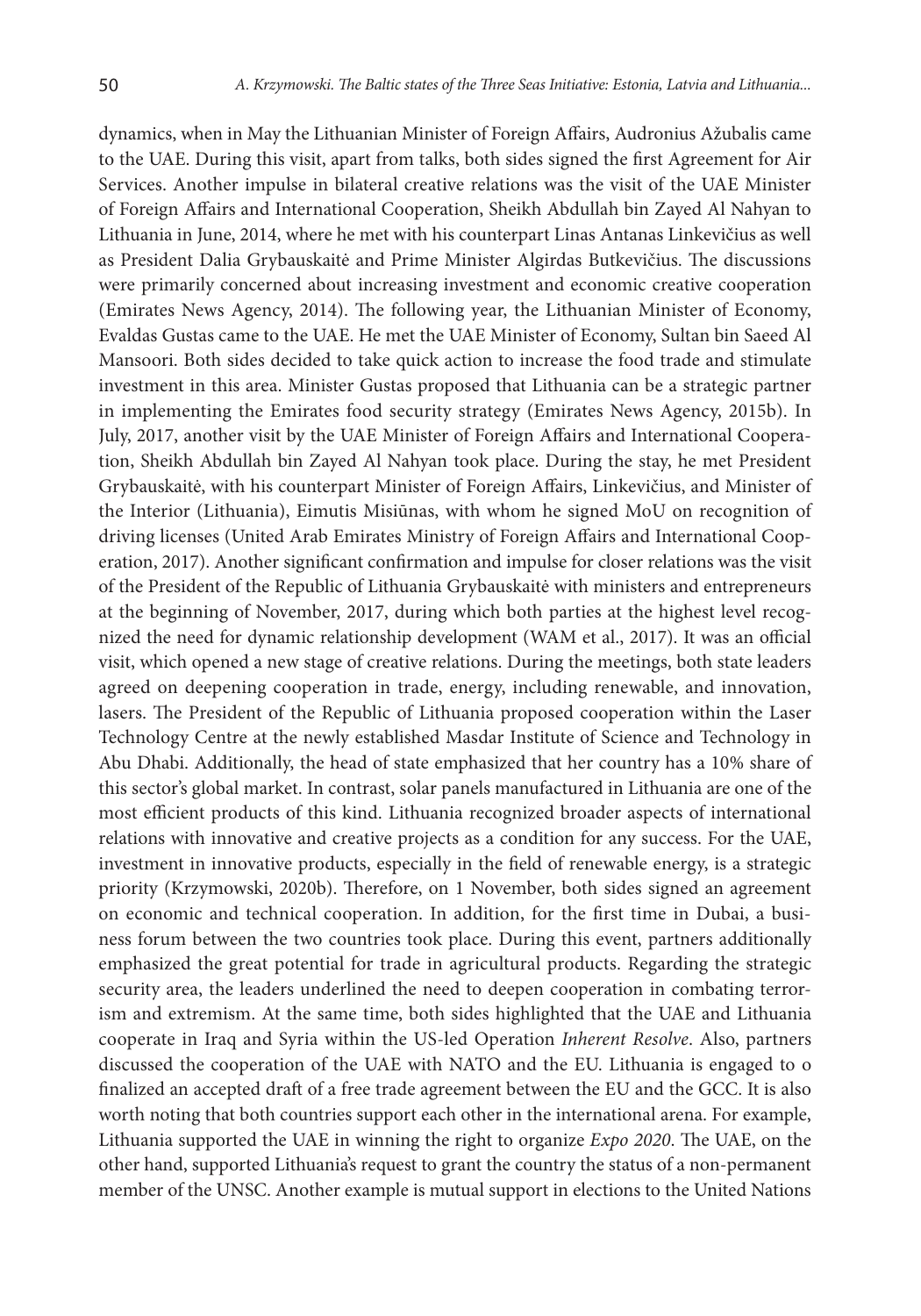Educational, Scientific and Cultural Organization Executive Council (Press Service of the President, 2017). As a consequence of creative activities, in May, 2018, the UAE Minister of Economy came to Lithuania, where he met with President Grybauskaitė, Prime Minister Saulius Skvernelis. Both sides decided that *Expo 2020* will be a great opportunity to promote Lithuania and pursue its interests. Moreover, partners also agreed to deepen and expand relations in innovative sectors, such as InfoTech, logistics, telecommunications, electronics, and biotechnology (United Arab Emirates Ministry of Foreign Affairs, 2020). In March, 2020, the Minister of Foreign Affairs of Lithuania, Linkevičius paid a visit to the UAE, where together with his counterpart Sheikh Abdullah bin Zayed Al Nahyan inaugurated the functioning of the Lithuanian Embassy in the UAE, which is also the first diplomatic mission in the region. Minister Linkevičius underlined that the UAE is a strategic partner in this part of the world. The opening of the Embassy is an element for further strengthens the joint partnership. It will contribute to the pursuit of common interests (United Arab Emirates Ministry of Foreign Affairs and International Cooperation, 2020). Currently, to realize this idea, it needs creative projects.

## **5. Comparison**

The conducted research shows that from 2011 to June 2015, Estonia, Latvia, and Lithuania had a similar level of top-level visits with the UAE. Since July, 2015, Estonia and Lithuania recorded an increase, and Latvia maintained the same level. The chart below is based on the author of this article study, using data from governmental institutions. It shows the dynamics of changes in the most significant official bilateral visits, including visits at the level of heads of state and government, as well as ministers of foreign affairs, the economy, and members of the Royal Family having high state positions (Figure 1).

When analysing the export to the UAE in the last ten years by Estonia, Latvia, and Lithuania, there were similar dynamics. Moreover, combining both parameters, *i.e.*, both top-level



Figure 1. The most significant official bilateral visits (source: created by author)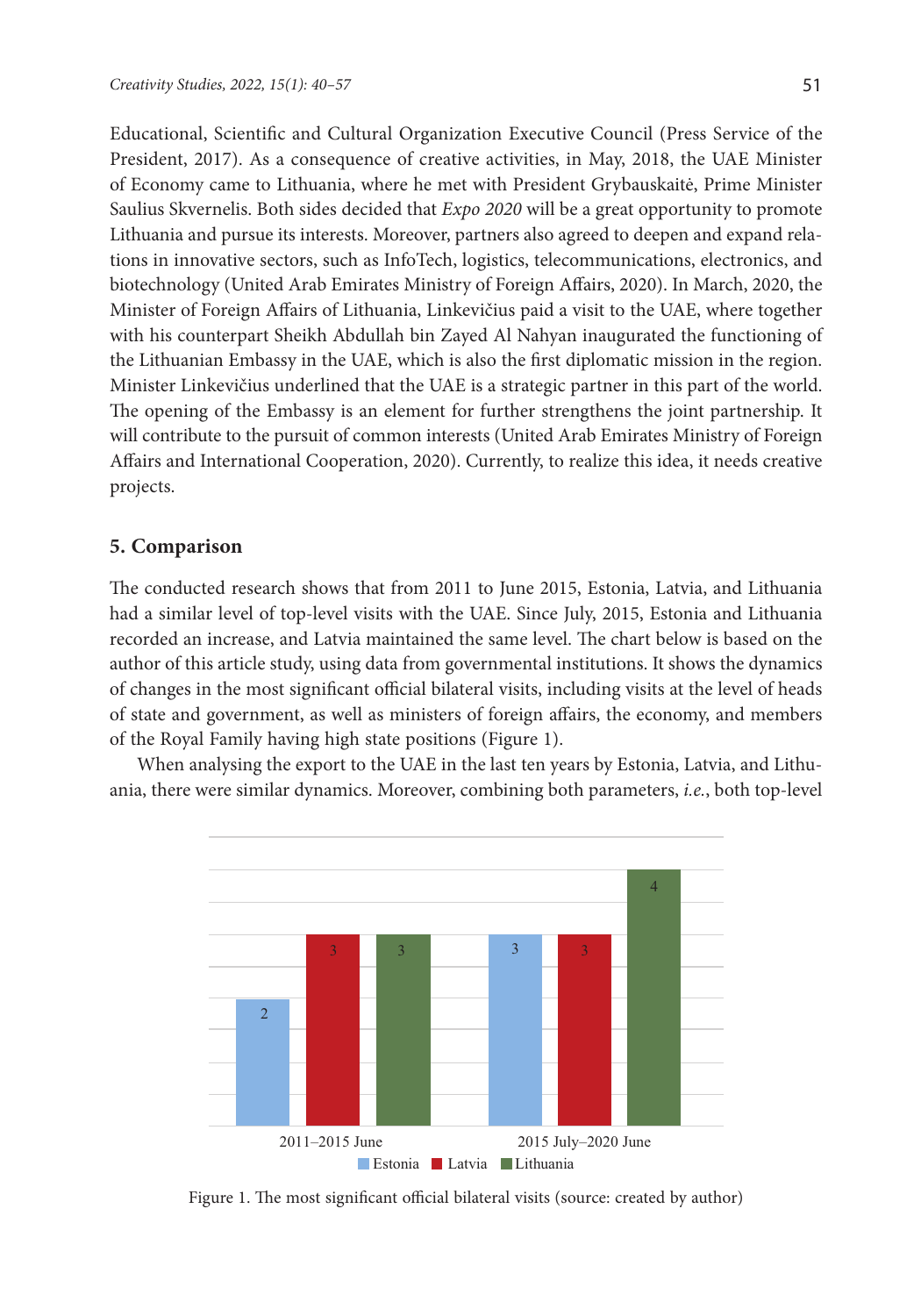

Figure 2. Export to the United Arab Emirates (source: created by author)

visits and the dynamics of trade, it should be stated that there is a high probability that Estonia, Latvia, and Lithuania will be beneficial consistent visits, including economic ones. Only a creative foreign policy and its instruments can provide new opportunities and prospects for a state. The chart below based on the author's study, using data from governmental institutions. It demonstrates the export of four countries to the UAE (Figure 2).

When analysing individual areas and the most significant sectors, it should be emphasized that all partners expressed their readiness to deepen cooperation in the field of new technology and innovation. For the UAE, Estonia is a relevant partner in the IT sector. The UAE wants to cooperate in building an innovative future, especially in creative cooperation on smart cities. Moreover, the UAE, as a leader in the development of AI in the Middle East, has established close cooperation in this area with Estonia. Lithuania, on the other hand, offered the UAE cooperation in the field of lasers. Moreover, both sides expressed interest in innovative solutions in biotechnology, electronics, and InfoTech, logistics, telecommunications. Latvia and the UAE emphasized that they should develop cooperation in ICT. Latvia and the UAE undertook to adopt an economic strategy, with particular attention to investments in agriculture, especially in the wood industry and tourism; logistics, especially investments in civil aviation; as well as investments in healthcare, and primarily in pharmacology. On the other hand, Lithuania is a significant country for the UAE in terms of its food security strategy. Therefore, both sides expressed their readiness to dynamize the investment and trade cooperation in agricultural products. Moreover, both partners have committed themselves to work together in the field of renewable energy. In this context, Lithuania has offered to sell its production of solar panels. Also, it should be underlined that all three Baltic states, together with the UAE, have declared their readiness to boost trade. In the area of security and defence, it was primarily the UAE that decided to deepen relations with Lithuania in combating terrorism and extremism. On the other hand, Estonia and the UAE agreed to conduct intensive cooperation in the field of cyber defence. From the UAE's perspective, the root of creative relations is searching for new allies in Central and Eastern Europe. It is significant for searching for new projects of new technologies and expanding partners in ensuring food security. From the Baltic states' perspective, the impetus for creative cooperation is the dynamizing of foreign investments. Moreover, the need to increase the number of markets for selling food products is crucial. Due to the nature of the UAE, the increase in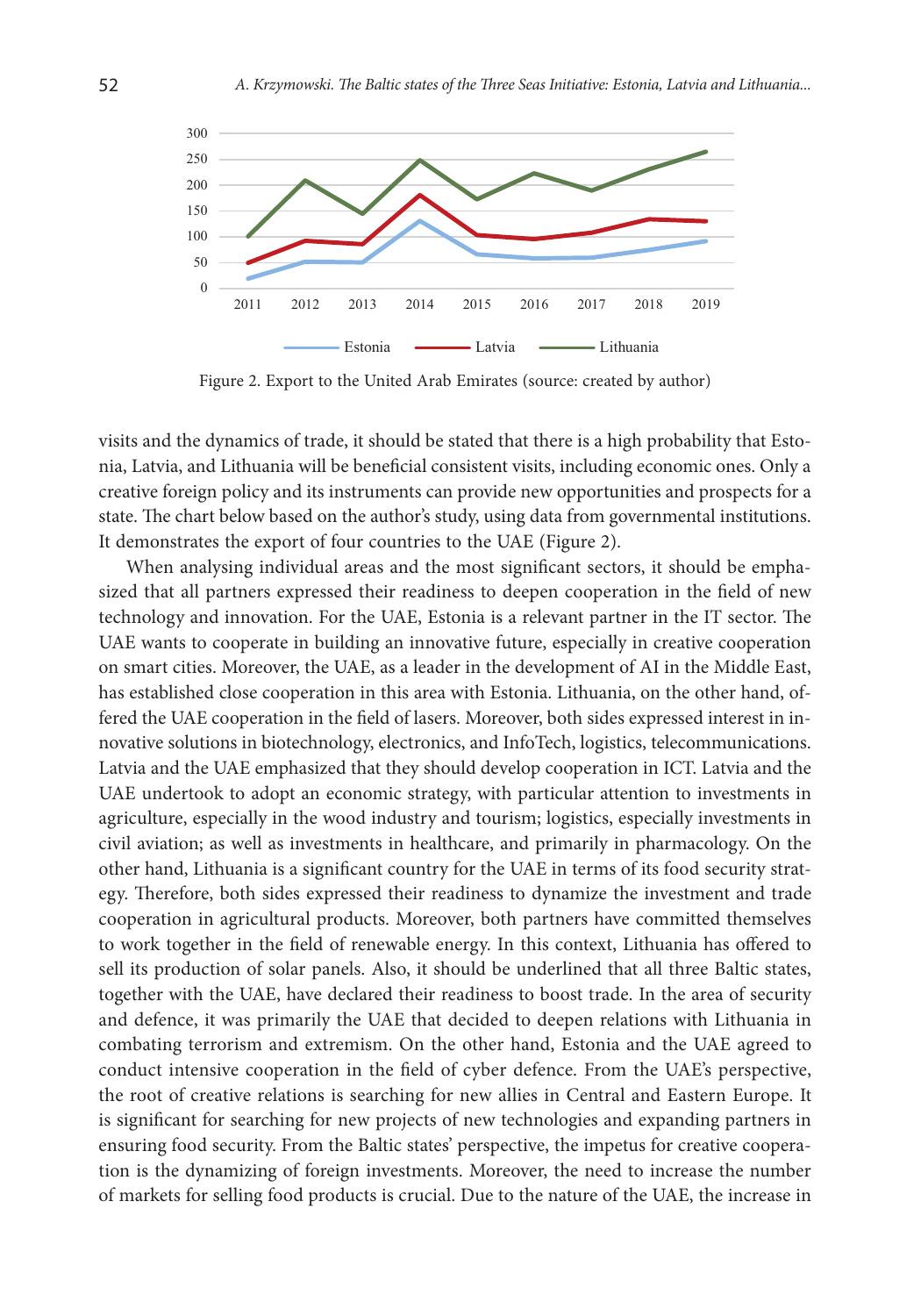the dynamics of visits at the highest level will naturally contribute to both increased investments in the Baltic region as part of 3SI projects and will open new creative opportunities for economic expansion and export of products not only on the UAE market but also through them, as a trade hub, as well as to the Asian and African markets. Additionally, the UAE has taken strategic choices related to close political and military cooperation, both with the US and European partners, including NATO. Therefore, this country is also a natural ally for making the 3SI a significant element of a broader world strategy in line with the newly emerging global order is coming.

However, if Estonia, Latvia, and Lithuania want to be an influential part of 3SI regarding the Middle East, including the UAE, these states must be creatively active in this country. Critically evaluating and comparing the three Baltic states, it should be noted that so far only Lithuania has no diplomatic representation in the UAE. It is essential to maintain and boost relations with this country. This is especially important due to the cultural and social aspects for which the direct presence and contacts in the UAE provide the opportunity for creative, mutually beneficial relations. Moreover, in the context of the 3SI projects, the UAE is of particular importance for Lithuania. Recently the UAE's company from Dubai *DP World* has become the majority shareholder of the strategic *TransInvestService* of Yuzhne port, in Odesa in Ukraine. This port will be associated with the 3SI infrastructure. Consequently, it will connect with the Port of Klaipėda in Lithuania. Moreover, *DP World* company is one of the biggest global trade enablers. This, in turn, provides other opportunities for closer cooperation between the UAE and Lithuania, as well as Latvia and Estonia.

## **Conclusions**

On 1 May 2004, at the same time, Estonia, Latvia, Lithuania joined the EU. Before this date, and in the first years after accession, these states foreign and security policy focused on European integration. However, the events in the Middle East at that time and the ambitions of these countries to play a more significant role in the global arena led to greater interest in MENA. On the other hand, the 3SI announced in 2015, opened new opportunities for twelve countries, in most countries from the former Eastern Bloc, located between the Baltic Sea, the Adriatic Sea, and the Black Sea, not only to influence EU institutions, but also its neighbourhood, including the Middle East. The Baltic states should creatively see the new opportunities that the UAE–US–Israel agreement brings. Therefore, the 3SI projects should include the UAE as a trade and economic hub with a great experience. In addition, *DP World*, a Dubai-based company, manages Constanta South Container Terminal, a strategic Romanian seaport in Constanta on the Black Sea, close to the Via Carpathia project connecting with the strategic seaport of Klaipėda on the Baltic Sea, in Lithuania. Moreover, in March, 2019 this Emirati company has received a renewal of the concession for the next 30 years, *i.e.*, until 2049. In this sense, the UAE implementing ambitious plans and development strategies and as an ally with the transatlantic area and an active player on the international arena, including building close relations with Israel, should be a valuable partner for the 3SI and the states of the Baltic region. The World fair *Expo 2020* in Dubai (October, 2021 to March, 2022) is a huge opportunity to present both joint projects within 3SI, and the Baltic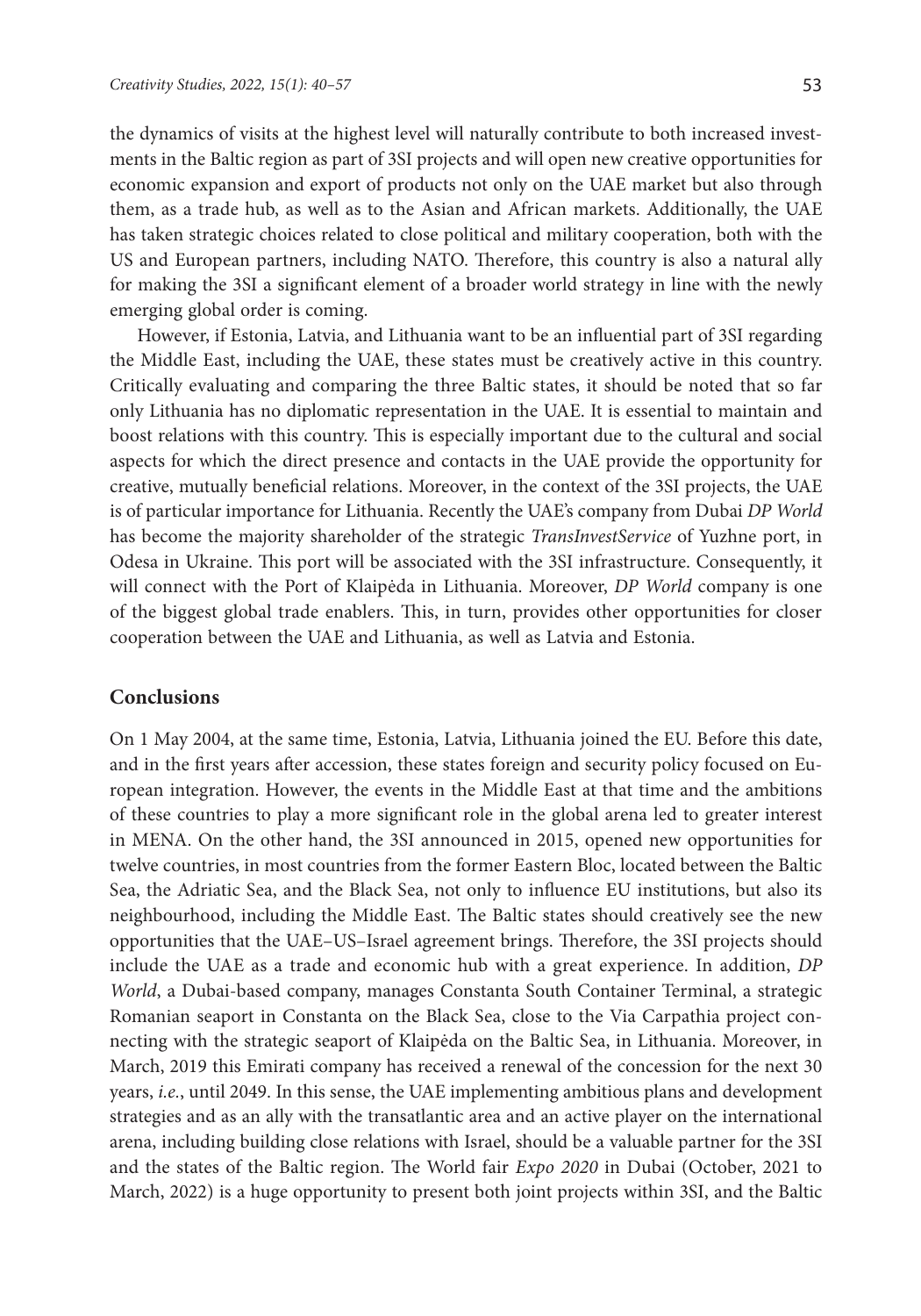states. Moreover, it should be noted that if the Baltic states are stronger outside the EU, having strong alliances, such as with the UAE, their position within the EU will surely increase.

As a recommendation on how to use diplomacy creatively in the future, the author suggests organizing during *Expo 2020* (from October, 2021 till March, 2022) joint events to promote all three Baltic states' opportunities. Moreover, there should be collective activities within a larger platform, *i.e.*, the 3SI. Dubai has an ambitious and creative plan to establish a new business centre, in place of the exhibition area. Therefore, Estonia, Latvia, and Lithuania with other 3SI states should set up a joint initiative with an appropriate team to promote 3SI countries and establish partnerships for cooperative projects. Moreover, Lithuania should open an Embassy in the UAE as soon as possible. Then, it should become the creative tool of its diplomacy.

The carried-out research, and the author's personal experience, indicate that apart from adopted initiatives, strategies, and plans, the crucial issue is the creative involvement of diplomats. Especially in contemporary international relations, where programs do not keep up with the changing constellation of interests, only the creativity of diplomats, understanding both the interests of their own country and the changing world, can contribute to constructing an effective global cooperation platform.

#### **References**

- *Ave Tampere*: Government Communication Unit. (2015). *Estonia and Dubai signed a Memorandum of Cooperation on e-governance and ICT*. Vabariigi Valitsus. [https://www.valitsus.ee/en/news/estonia](https://www.valitsus.ee/en/news/estonia-and-dubai-signed-memorandum-cooperation-e-governance-and-ict)[and-dubai-signed-memorandum-cooperation-e-governance-and-ict](https://www.valitsus.ee/en/news/estonia-and-dubai-signed-memorandum-cooperation-e-governance-and-ict)
- Baba, G., & Kaya, T. O. (2014). Testing the creativity of Kevin Rudd's middle power diplomacy: EU–Australia partnership framework *versus* the Asia-Pacific community. *International Relations of the Asia-Pacific, 14*(2), 239–269. <https://doi.org/10.1093/irap/lct025>
- Breitbart. (2014). *Abdullah bin Zayed, Latvian counterpart, discuss boosting bilateral cooperation.*  <https://www.breitbart.com/news/upi20140319-202510-4447/>
- Breuning, M. (2007). *Foreign policy analysis: A comparative introduction*. Palgrave Macmillan. <https://doi.org/10.1057/9780230609242>
- Broka, S. (2021). Latvia in the Middle East: Between pragmatism and challenges. In A. Sprūds & S. Broka (Eds.), *Latvian Foreign and Security Policy: Yearbook 2021* (pp. 165–176). Latvian Institute of International Affairs.
- Council of the European Union. (2019). Council Conclusions on an EU Strategic Approach to International Cultural Relations and a Framework for Action (2019/C 192/04). *Official Journal of the European Union, 6*(7), 1–10.
- Dubai Chamber. (2018). *Latvian President affirms commitment to boost UAE Ties*. AL Press. [https://al](https://al-press.allouneh.com/index.php/en/gov-ngo/26-gov/15239-latvian-president-affirms-commitment-to-boost-uae-ties)[press.allouneh.com/index.php/en/gov-ngo/26-gov/15239-latvian-president-affirms-commitment](https://al-press.allouneh.com/index.php/en/gov-ngo/26-gov/15239-latvian-president-affirms-commitment-to-boost-uae-ties)[to-boost-uae-ties](https://al-press.allouneh.com/index.php/en/gov-ngo/26-gov/15239-latvian-president-affirms-commitment-to-boost-uae-ties)
- Emirates News Agency. (2014). *Abdullah bin Zayed, Lithuania FM discuss bilateral relations and latest developments in the region.* <http://wam.ae/en/details/1395266656985>
- Emirates News Agency. (2015a). *Foreign Minister receives Latvian counterpart.* [http://wam.ae/en/de](http://wam.ae/en/details/1395281345682 )[tails/1395281345682](http://wam.ae/en/details/1395281345682 )
- Emirates News Agency. (2015b). *UAE, Lithuania, discuss cooperation on food security.* [http://wam.ae/](http://wam.ae/en/details/1395276418355 ) [en/details/1395276418355](http://wam.ae/en/details/1395276418355 )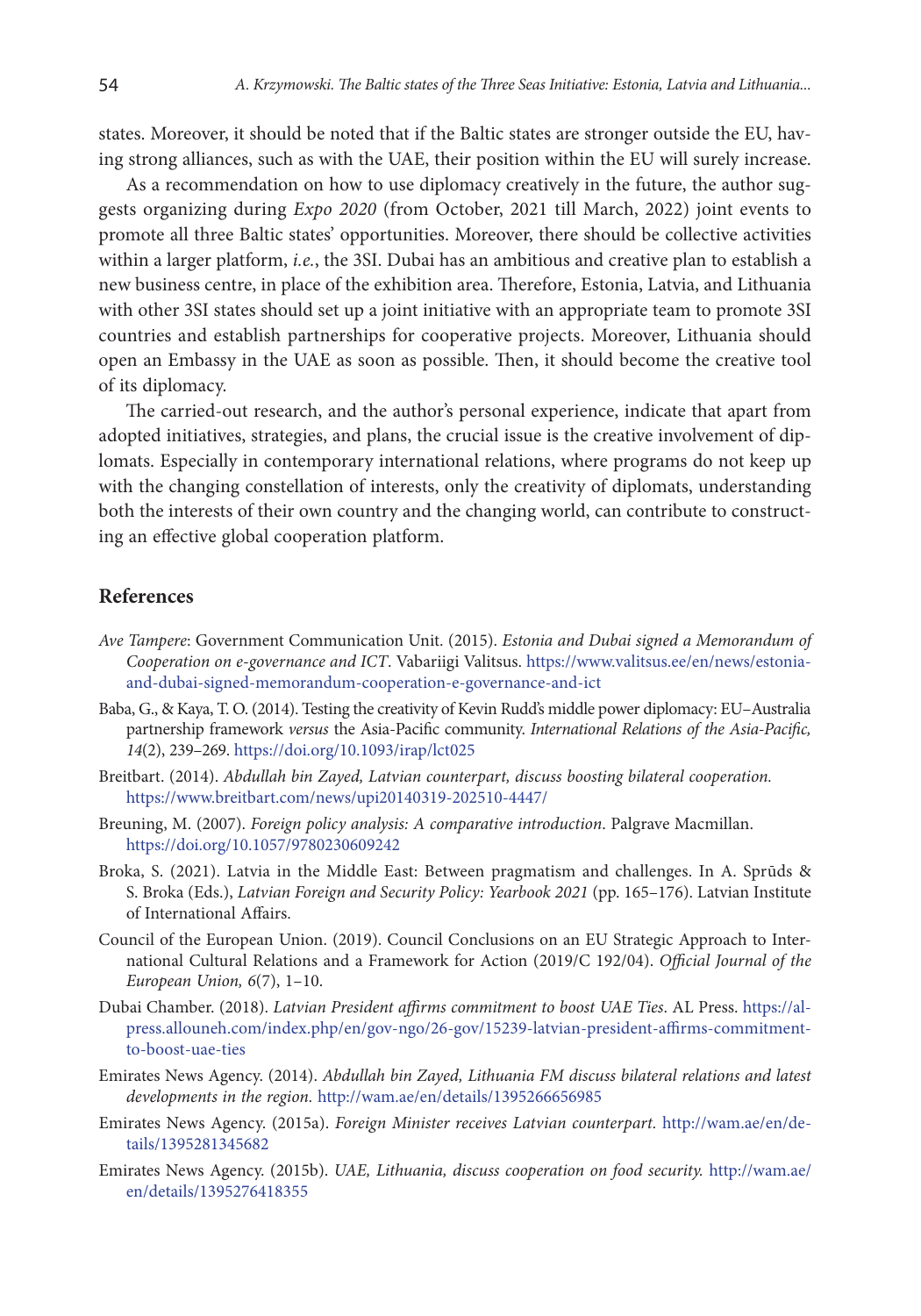- Emirates News Agency. (2016). *UAE, Latvia sign economic cooperation deal.* [http://wam.ae/en/de](http://wam.ae/en/details/1395295215959 )[tails/1395295215959](http://wam.ae/en/details/1395295215959 )
- Evans, G., & Grant, B. (1991). *Australia's foreign relations in the world of the 1990s*. Melbourne University Press.
- Gerner, D. J. (1991). Foreign policy analysis: Renaissance, routine or rubbish. In W. Crotty (Ed.), *Political science: Looking to the future*. Vol. 2: *Comparative politics, policy, and international relations*  (pp. 123–185). Northwestern University Press.
- Gerner, D. J. (1995). The evolution of the study of foreign policy. In L. Neack, J. A. K. Hey, & P. J. Haney (Eds.), *Foreign policy analysis: Continuity and change in its second generation* (pp. 17–32). Prentice-Hall, Inc.
- Government Communication Unit. (2019). *Prime minister ratas: We hope to open a direct flight to Dubai soon*. Vabariigi Valitsus. [https://www.valitsus.ee/en/news/prime-minister-ratas-we-hope](https://www.valitsus.ee/en/news/prime-minister-ratas-we-hope-open-direct-flight-dubai-soon)[open-direct-flight-dubai-soon](https://www.valitsus.ee/en/news/prime-minister-ratas-we-hope-open-direct-flight-dubai-soon)
- Hudson, V. M. (2007). *Foreign policy analysis: Classic and contemporary theory*. Rowman & Littlefield Publishers, Inc.
- Hyndle-Hussein, J. (2020). *Litwa: profil rządu Ingridy Šimonytė*. Ośrodek Studiów Wschodnich. [https://](https://www.osw.waw.pl/pl/publikacje/analizy/2020-12-16/litwa-profil-rzadu-ingridy-simonyte ) [www.osw.waw.pl/pl/publikacje/analizy/2020-12-16/litwa-profil-rzadu-ingridy-simonyte](https://www.osw.waw.pl/pl/publikacje/analizy/2020-12-16/litwa-profil-rzadu-ingridy-simonyte )
- Jakniūnaitė, D. (2018). No good end in sight: The crumbling Iran Nuclear deal. *Lithuanian Foreign Policy Review, 37*, 45–47.
- Jung, B. (2014). Jak mierzyć kreatywność? Przegląd podejść i prób metodologicznych. In A. Zorska, M. Molęda-Zdziech, & B. Jung (Red.), *Kreatywność I innowacyjność w erze cyfrowej. Twórcza destrukcja 2,* (pp. 61–76). Oficyna Wydawnicza Szkoła Główna Handlowa w Warszawie.
- Katzenstein, P. J. (1985). *Cornell studies in political economy*. *Small States in world markets: Industrial policy in Europe*. P. J. Katzenstein (Ed.). Cornell University Press.
- Kodabux, A. (2019). The future of IR lies in creativity rather than "New Thinking". In *E-International Relations.* <https://www.e-ir.info/pdf/80509>
- Krzymowski, A. (2020a). *Expo 2020* Dubai on the journey to achieve the United Arab Emirates' Soft Superpower. *University of Sharjah Journal for Humanities and Social Sciences, 17*(2A), 1–21. <https://doi.org/10.36394/jhss/17/2A/13>
- Krzymowski, A. (2020b). Sustainable development goals in Arab Region United Arab Emirates' case study. *Problems of Sustainable Development, 15*(1), 211–220. <https://doi.org/10.35784/pe.2020.1.22>
- Krzymowski, A. (2020c). The European Union and the United Arab Emirates as civilian and soft powers engaged in sustainable development goals. *Journal of International Studies, 13*(3), 41–58. <https://doi.org/10.14254/2071-8330.2020/13-3/3>
- Krzymowski, A. (2020d). The importance of Ukraine's political and economic relationship with the United Arab Emirates for the Lublin Triangle. *Economic Annals-XXI: World Economy and International Economic Relations, 184*(7–8), 16–28. <https://doi.org/10.21003/ea.V184-02>
- Krzymowski, A. (2020e). The significance of the Black Sea countries of the three seas initiative relations with the United Arab Emirates. *Online Journal Modelling the New Europe, 34*, 86–105. <https://doi.org/10.24193/OJMNE.2020.34.04>
- Lingevicius, J. (2020). Identity discourse within a geopolitical crisis: The case of Lithuania. *POLITIKON: The IAPSS Journal of Political Science, 44*, 26–43. <https://doi.org/10.22151/politikon.44.2>
- Lsm.lv. (2017). *President drums up business in Dubai.* [https://eng.lsm.lv/article/politics/president/pres](https://eng.lsm.lv/article/politics/president/president-drums-up-business-in-dubai.a225581/)[ident-drums-up-business-in-dubai.a225581/](https://eng.lsm.lv/article/politics/president/president-drums-up-business-in-dubai.a225581/)
- Maigre, M. (2015). Estonia: In pursuit of a value-based foreign policy. In J. Forbrig (Ed.), *Estonia: A region disunited? Central European responses to the Russia-Ukraine crisis* (pp. 16–20). Europe Policy Paper 1. German Marshall Fund of the United States.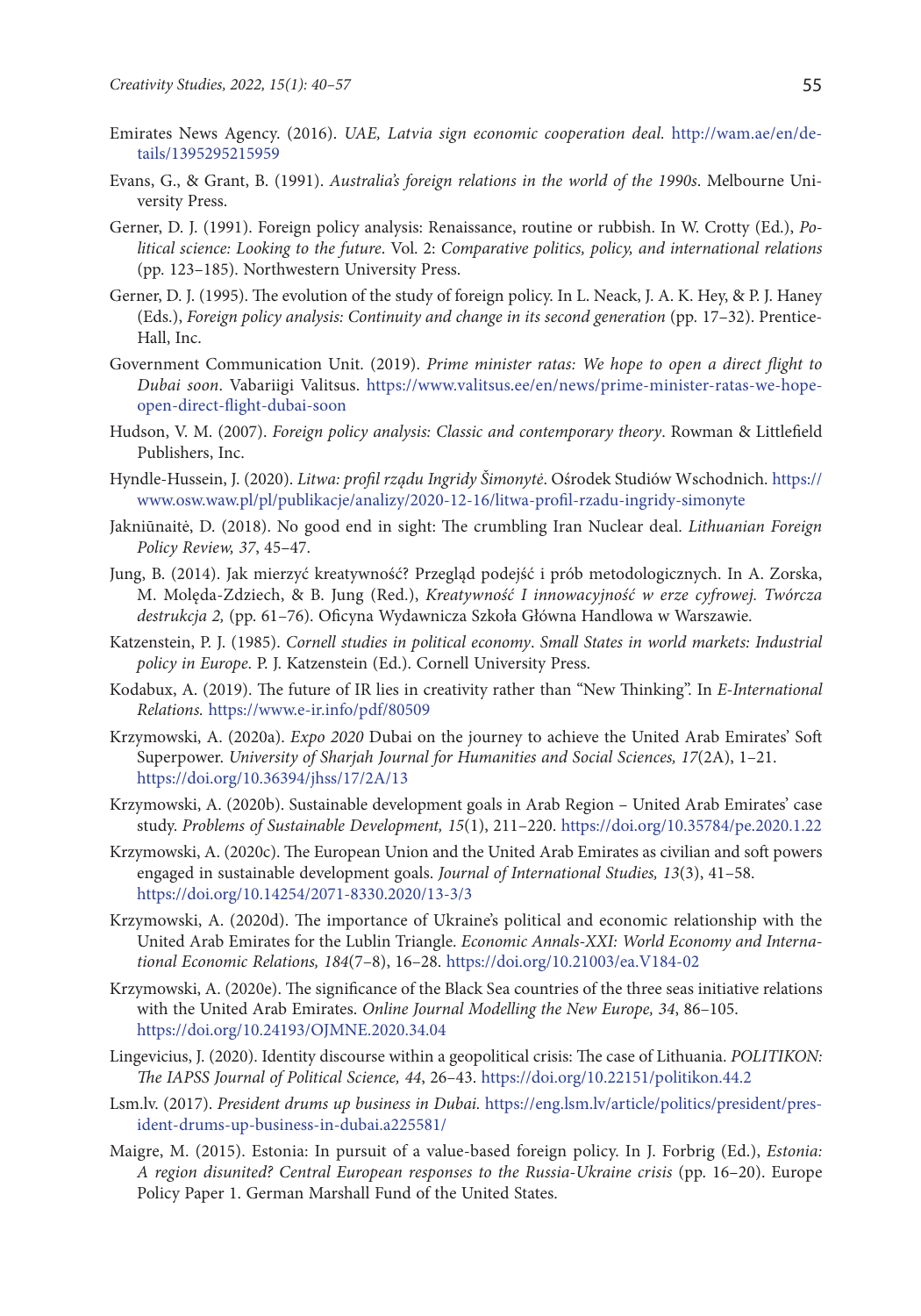- Milevski, L. (2020). *Latvia's new state defense concept*. Foreign Policy Research Institute. [https://www.](https://www.fpri.org/article/2020/06/latvias-new-state-defense-concept/ ) [fpri.org/article/2020/06/latvias-new-state-defense-concept/](https://www.fpri.org/article/2020/06/latvias-new-state-defense-concept/ )
- Ministry of Foreign Affairs, Republic of Latvia. (2018). *Latvia and the United Arab Emirates Agree on the Need for Convening a Bilateral Economic Council.* [https://www.mfa.gov.lv/en/news/latest](https://www.mfa.gov.lv/en/news/latest-news/59924-latvia-and-theunited-arab-emirates-agree-on-the-need-for-convening-a-bilateral-economic-council)[news/59924-latvia-and-theunited-arab-emirates-agree-on-the-need-for-convening-a-bilateral](https://www.mfa.gov.lv/en/news/latest-news/59924-latvia-and-theunited-arab-emirates-agree-on-the-need-for-convening-a-bilateral-economic-council)[economic-council](https://www.mfa.gov.lv/en/news/latest-news/59924-latvia-and-theunited-arab-emirates-agree-on-the-need-for-convening-a-bilateral-economic-council)
- Ministry of Foreign Affairs, Republic of Latvia. (2020). *Latvia welcomes normalization of relations between the United Arab Emirates and the State of Israel.* [https://www.mfa.gov.lv/en/article/latvia](https://www.mfa.gov.lv/en/article/latvia-welcomes-normalization-relations-between-united-arab-emirates-and-state-israel)[welcomes-normalization-relations-between-united-arab-emirates-and-state-israel](https://www.mfa.gov.lv/en/article/latvia-welcomes-normalization-relations-between-united-arab-emirates-and-state-israel)
- Neack, L., Hey, J. A. K., & Haney, P. J. (Eds.). (1995). *Foreign policy analysis: Continuity and change in its second generation*. Prentice-Hall, Inc.
- Nekrašas, E. (2011). Refleksje Nad Litewską Polityką Zagraniczną. *Politeja, 16*, 79–94.
- Paulauskas, A. (2004). Lithuania's new foreign policy. *Lithuanian Foreign Policy Review, 13–14*, 7–16.
- Potter, Ph. B. K. (2017). *Methods of foreign policy analysis*. International Studies Association and Oxford University Press. [https://oxfordre.com/internationalstudies/view/10.1093/acre](https://oxfordre.com/internationalstudies/view/10.1093/acrefore/9780190846626.001.0001/acrefore-9780190846626-e-34 )[fore/9780190846626.001.0001/acrefore-9780190846626-e-34](https://oxfordre.com/internationalstudies/view/10.1093/acrefore/9780190846626.001.0001/acrefore-9780190846626-e-34 )
- Press Releases, Foreign Affairs Committee. (2020). *Foreign Affairs Committee visit to Gulf countries focuses on parliamentary relations and business diplomacy.* [https://www.riigikogu.ee/en/press-releases/](https://www.riigikogu.ee/en/press-releases/foreign-affairs-committee-en/foreign-affairs-committee-visit-gulf-countries-focuses-parliamentary-relations-business-diplomacy/) [foreign-affairs-committee-en/foreign-affairs-committee-visit-gulf-countries-focuses-parliamentary](https://www.riigikogu.ee/en/press-releases/foreign-affairs-committee-en/foreign-affairs-committee-visit-gulf-countries-focuses-parliamentary-relations-business-diplomacy/)[relations-business-diplomacy/](https://www.riigikogu.ee/en/press-releases/foreign-affairs-committee-en/foreign-affairs-committee-visit-gulf-countries-focuses-parliamentary-relations-business-diplomacy/)
- Press Service of the President. (2017). *New opportunities open up for Lithuania in the Gulf*. President of the Republic of Lithuania*.* [https://www.lrp.lt/en/media-center/news/new-opportunities-open-up](https://www.lrp.lt/en/media-center/news/new-opportunities-open-up-for-lithuania-in-the-gulf/28741)[for-lithuania-in-the-gulf/28741](https://www.lrp.lt/en/media-center/news/new-opportunities-open-up-for-lithuania-in-the-gulf/28741)
- Putnam, R. D. (1988). Diplomacy and domestic politics: The logic of two-level games. *International Organization, 42*(3), 427–460. <https://doi.org/10.1017/S0020818300027697>
- Raik, K. (2020). *Estonia in the UN Security Council: The importance and limits of European Cooperation*. International Centre for Defence and Security.
- Republic of Estonia, Ministry of Defence. (2017). *Minister of Defence Margus Tsahkna introduces Estonia's defence industry in Abu Dhabi.* [https://kaitseministeerium.ee/en/news/minister-defence](https://kaitseministeerium.ee/en/news/minister-defence-margus-tsahkna-introduces-estonias-defence-industry-abu-dhabi)[margus-tsahkna-introduces-estonias-defence-industry-abu-dhabi](https://kaitseministeerium.ee/en/news/minister-defence-margus-tsahkna-introduces-estonias-defence-industry-abu-dhabi)
- Republic of Estonia, Ministry of Foreign Affairs. (2020). *The speech of Foreign Minister Urmas Reinsalu about Estonian foreign policy in Riigikogu.* [https://vm.ee/en/news/speech-foreign-minister-urmas](https://vm.ee/en/news/speech-foreign-minister-urmas-reinsalu-about-estonian-foreign-policy-riigikogu)[reinsalu-about-estonian-foreign-policy-riigikogu](https://vm.ee/en/news/speech-foreign-minister-urmas-reinsalu-about-estonian-foreign-policy-riigikogu)
- Rostoks, T. (2020). Global processes and Latvian foreign policy in 2019. In A. Sprūds & S. Broka (Eds.), *Latvian Foreign and Security Policy: Yearbook 2020* (pp. 33–43). Latvian Institute of International Affairs.
- Rothenberg, A., & Hausman, C. R. (1976). Introduction. In A. Rothenberg & C. R. Hausman (Eds.), *The creativity question* (pp. 3–26). Duke University Press.
- Salman, N. (2019. *Exclusive: Estonian president says her country and UAE "can help other countries enter digital revolution"*. Emirates News Agency*.* [https://www.wam.ae/en/details/1395302785467](https://www.wam.ae/en/details/1395302785467 )
- Smith, S. (1983). Foreign policy analysis: British and American orientations and methodologies. *Political Studies, 31*(4), 556–565. <https://doi.org/10.1111/j.1467-9248.1983.tb01353.x>
- Smith, S. (1986). Theories of foreign policy: An historical overview. *Review of International Studies, 12*(1), 13–29. <https://doi.org/10.1017/S026021050011410X>
- Smith, S., Hadfield, A., & Dunne, T. (2016). Introduction. In S. Smith, A. Hadfield & T. Dunne (Eds.), *Foreign policy: Theories, actors, cases* (pp. 1–12). Oxford University Press. <https://doi.org/10.1093/hepl/9780198708902.003.0030>